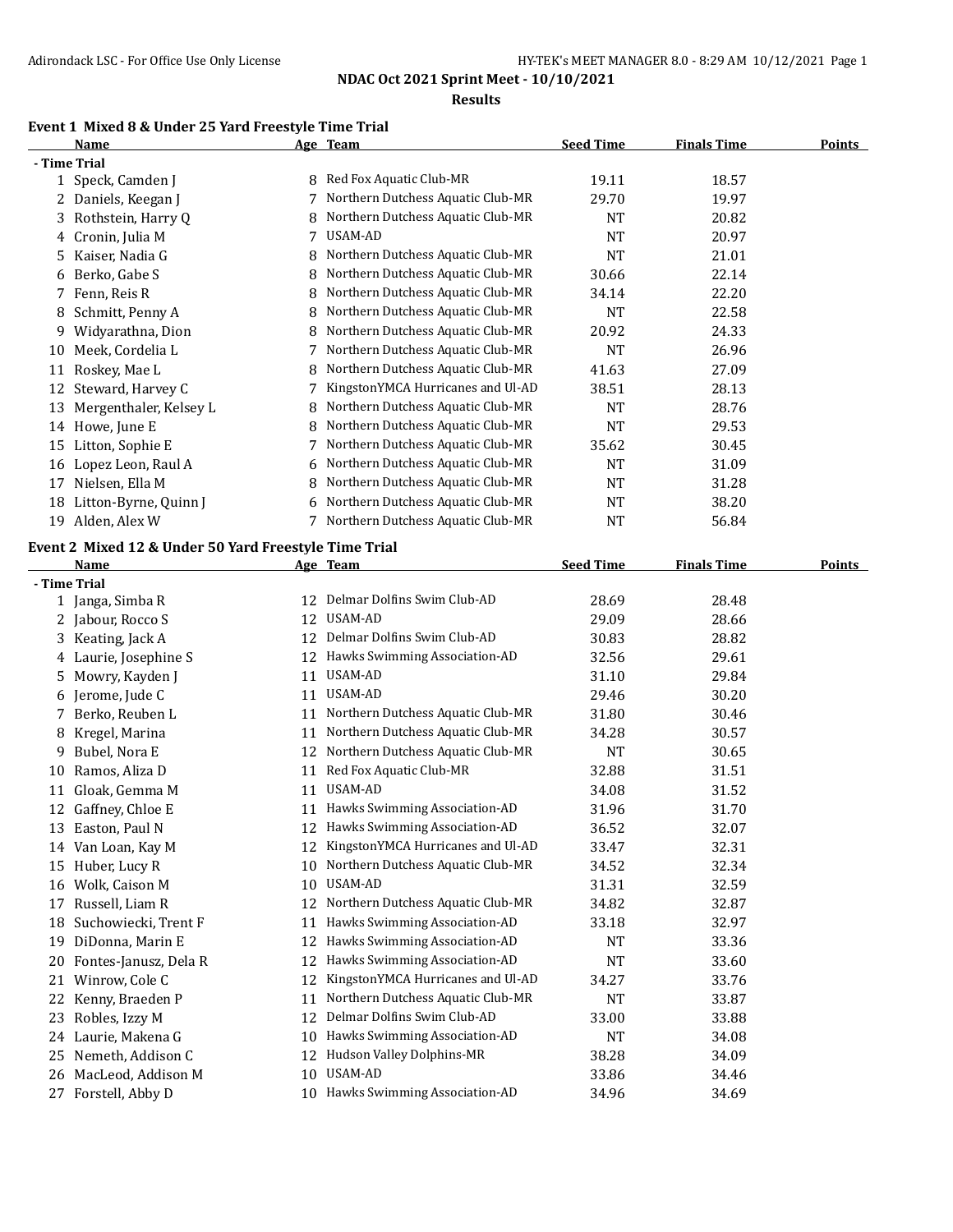**Results**

## **- Time Trial ... (Event 2 Mixed 12 & Under 50 Yard Freestyle Time Trial)**

|    | <b>Name</b>           |    | Age Team                            | <b>Seed Time</b> | <b>Finals Time</b> | <b>Points</b> |
|----|-----------------------|----|-------------------------------------|------------------|--------------------|---------------|
|    | 28 McIntyre, Mary J   |    | 12 Hawks Swimming Association-AD    | 37.72            | 34.88              |               |
| 29 | North, Ben D          | 10 | Hudson Valley Dolphins-MR           | 35.68            | 34.92              |               |
| 30 | Salisbury, Kaitlyn E  | 12 | Delmar Dolfins Swim Club-AD         | NT               | 35.13              |               |
| 31 | Hussar, Jake A        | 11 | Delmar Dolfins Swim Club-AD         | <b>NT</b>        | 35.49              |               |
| 32 | Mowry, Kyle G         | 11 | USAM-AD                             | 40.77            | 35.55              |               |
| 33 | Russell, Eddy W       | 12 | Northern Dutchess Aquatic Club-MR   | 35.39            | 35.61              |               |
| 34 | Corrado, Caleb E      | 12 | Monroe-Woodbury Devilfish Aqua-MR   | 36.12            | 35.70              |               |
| 35 | Ho, Sophie            | 12 | Delmar Dolfins Swim Club-AD         | 33.84            | 35.86              |               |
| 36 | Howard, Sam W         | 12 | Red Fox Aquatic Club-MR             | 39.59            | 35.90              |               |
| 37 | Nguyen, Ben Z         | 9  | Hudson Valley Dolphins-MR           | 38.77            | 36.10              |               |
| 38 | Ryan, Chloe M         | 11 | USAM-AD                             | 37.08            | 36.49              |               |
| 39 | Van Loan, Rory R      | 9  | KingstonYMCA Hurricanes and Ul-AD   | 37.40            | 36.56              |               |
| 40 | Hynes, Roisin I       | 12 | Hudson Valley Dolphins-MR           | 48.44            | 36.64              |               |
|    | 41 Yevko, Mykola      | 9  | Hawks Swimming Association-AD       | 40.54            | 36.76              |               |
|    | 42 Hynes, Lily M      | 9  | Delmar Dolfins Swim Club-AD         | 37.58            | 36.77              |               |
| 43 | Lynaugh, Matthew L    | 11 | Monroe-Woodbury Devilfish Aqua-MR   | 38.76            | 37.08              |               |
|    | 44 Bardfield, Sadie M | 12 | Northern Dutchess Aquatic Club-MR   | 45.21            | 37.68              |               |
| 45 | Protheroe, Carys W    | 12 | Northern Dutchess Aquatic Club-MR   | <b>NT</b>        | 37.89              |               |
| 46 | Baker, Emily S        | 11 | Northern Dutchess Aquatic Club-MR   | 39.75            | 38.14              |               |
| 47 | Hobson, Kayla         | 10 | Northern Dutchess Aquatic Club-MR   | 39.03            | 38.42              |               |
| 48 | Corrado, Charlotte S  | 9  | Monroe-Woodbury Devilfish Aqua-MR   | NT               | 38.70              |               |
| 49 | Zorloza, DiAngelo G   | 11 | KingstonYMCA Hurricanes and Ul-AD   | 37.26            | 38.96              |               |
| 50 | Alden, Eric R         | 9  | Northern Dutchess Aquatic Club-MR   | 41.43            | 39.00              |               |
| 51 | Lemieux, Travis C     | 11 | Hudson Valley Dolphins-MR           | 1:00.88          | 39.50              |               |
| 52 | McMillen, Violet M    | 12 | Northern Dutchess Aquatic Club-MR   | <b>NT</b>        | 39.63              |               |
| 53 | Eckert, Lucy M        | 9. | Northern Dutchess Aquatic Club-MR   | <b>NT</b>        | 39.68              |               |
| 54 | Wilson, Ada L         | 12 | Northern Dutchess Aquatic Club-MR   | <b>NT</b>        | 40.02              |               |
| 55 | Hou, Irena Y          | 9. | Delmar Dolfins Swim Club-AD         | NT               | 40.09              |               |
| 56 | Roskey, Bea C         | 12 | Northern Dutchess Aquatic Club-MR   | 49.93            | 40.25              |               |
| 57 | Midgley, Bree G       | 9  | Hudson Valley Dolphins-MR           | 46.26            | 40.30              |               |
| 58 | Kaiser, Norah F       | 10 | Northern Dutchess Aquatic Club-MR   | <b>NT</b>        | 40.67              |               |
| 59 | Glancey, Maddie A     | 11 | Red Fox Aquatic Club-MR             | 42.87            | 40.76              |               |
| 60 | Miller, Jeanne G      | 12 | Hudson Valley Dolphins-MR           | 50.42            | 41.11              |               |
|    | 61 Gallo, Tess A      | 10 | KingstonYMCA Hurricanes and Ul-AD   | 42.39            | 41.35              |               |
| 62 | Rogers, Peighton A    | 11 | KingstonYMCA Hurricanes and Ul-AD   | NT               | 41.47              |               |
|    | 63 Vondra, Emily G    |    | 11 Hawks Swimming Association-AD    | <b>NT</b>        | 42.07              |               |
|    | 64 Kemp, Lincoln G    |    | 9 Northern Dutchess Aquatic Club-MR | <b>NT</b>        | 42.50              |               |
| 65 | LaPolt, Ella J        | 9  | Hawks Swimming Association-AD       | 48.62            | 42.84              |               |
| 66 | Ingenito, Maria S     | 11 | Red Fox Aquatic Club-MR             | 44.11            | 42.92              |               |
| 67 | Steward, Kenney G     | 9  | KingstonYMCA Hurricanes and Ul-AD   | 47.28            | 42.96              |               |
| 68 | Amrod, Serena A       | 10 | Northern Dutchess Aquatic Club-MR   | 43.32            | 43.24              |               |
| 69 | Yereance, Addison L   | 9  | Northern Dutchess Aquatic Club-MR   | <b>NT</b>        | 43.40              |               |
| 70 | Kortbus, Sky E        | 10 | Northern Dutchess Aquatic Club-MR   | 1:13.98          | 44.13              |               |
| 71 | Kraft, Braeyelle M    | 8  | Northern Dutchess Aquatic Club-MR   | 43.36            | 44.23              |               |
|    | 72 Hally, Maddy E     | 10 | Northern Dutchess Aquatic Club-MR   | 47.48            | 45.02              |               |
| 73 | O'Leary, Violet A     | 10 | KingstonYMCA Hurricanes and Ul-AD   | 43.18            | 45.20              |               |
|    | 74 Catenacci, Emma E  | 10 | Northern Dutchess Aquatic Club-MR   | 44.05            | 45.48              |               |
| 75 | Hastings, Owen P      | 9  | Northern Dutchess Aquatic Club-MR   | NT               | 46.31              |               |
|    | 76 Eckert, Ella R     | 9  | Northern Dutchess Aquatic Club-MR   | <b>NT</b>        | 48.82              |               |
| 77 | Dean, Maddy P         | 9  | Hudson Valley Dolphins-MR           | <b>NT</b>        | 49.53              |               |
| 78 | Buonamano, Tyler J    | 10 | Monroe-Woodbury Devilfish Aqua-MR   | 50.99            | 49.97              |               |
|    | 79 Herron, Carter J   |    | 9 Northern Dutchess Aquatic Club-MR | <b>NT</b>        | 51.51              |               |
|    |                       |    |                                     |                  |                    |               |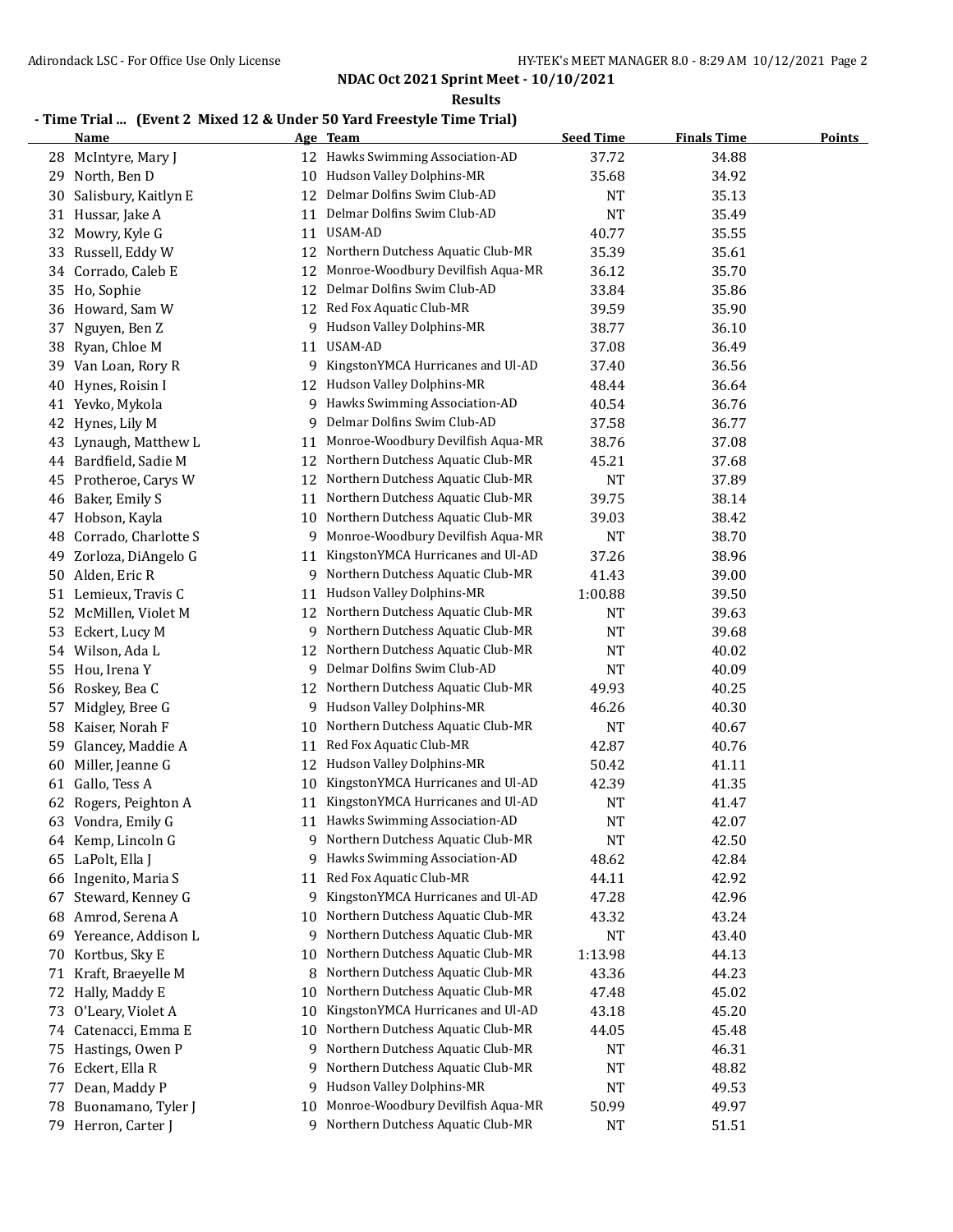**Results**

## **- Time Trial ... (Event 2 Mixed 12 & Under 50 Yard Freestyle Time Trial)**

|    | <b>Name</b>                                           |    | Age Team                            | <b>Seed Time</b> | <b>Finals Time</b> | <b>Points</b> |
|----|-------------------------------------------------------|----|-------------------------------------|------------------|--------------------|---------------|
| 80 | Schansinger, Carl B                                   |    | 9 Northern Dutchess Aquatic Club-MR | <b>NT</b>        | 51.70              |               |
| 81 | Zapadinsky, Jonathan S                                | 9  | Northern Dutchess Aquatic Club-MR   | 55.41            | 51.76              |               |
| 82 | Mouligneau, Elsa I                                    | 9  | Northern Dutchess Aquatic Club-MR   | <b>NT</b>        | 54.42              |               |
| 83 | Reid, Camille S                                       | 9. | Hawks Swimming Association-AD       | 53.05            | 56.90              |               |
| 84 | Brown, Aeden A                                        | 11 | Northern Dutchess Aquatic Club-MR   | <b>NT</b>        | 58.50              |               |
| 85 | Widyarathna, Shanell                                  | 9  | Northern Dutchess Aquatic Club-MR   | <b>NT</b>        | 1:01.06            |               |
| 86 | Nickerson, Ben F                                      | 10 | Northern Dutchess Aquatic Club-MR   | <b>NT</b>        | 1:02.68            |               |
| 87 | Lynaugh, Jack C                                       | 10 | Monroe-Woodbury Devilfish Aqua-MR   | 1:03.56          | 1:03.91            |               |
|    | --- Fine, Una M                                       | 10 | Hawks Swimming Association-AD       | <b>NT</b>        | DQ                 |               |
|    | Event 3 Mixed 8 & Under 25 Yard Backstroke Time Trial |    |                                     |                  |                    |               |
|    | <b>Name</b>                                           |    | Age Team                            | <b>Seed Time</b> | <b>Finals Time</b> | <b>Points</b> |
|    | - Time Trial                                          |    |                                     |                  |                    |               |
|    | 1 Speck, Camden J                                     | 8. | Red Fox Aquatic Club-MR             | 23.11            | 22.63              |               |
| 2  | Daniels, Keegan J                                     | 7  | Northern Dutchess Aquatic Club-MR   | 29.88            | 23.92              |               |
| 3  | Widyarathna, Dion                                     | 8  | Northern Dutchess Aquatic Club-MR   | <b>NT</b>        | 25.79              |               |
| 4  | Kaiser, Nadia G                                       | 8  | Northern Dutchess Aquatic Club-MR   | <b>NT</b>        | 26.78              |               |
| 5  | Rothstein, Harry Q                                    | 8  | Northern Dutchess Aquatic Club-MR   | <b>NT</b>        | 27.82              |               |
| 6  | Fenn, Reis R                                          | 8  | Northern Dutchess Aquatic Club-MR   | 37.76            | 28.02              |               |
| 7  | Steward, Harvey C                                     |    | KingstonYMCA Hurricanes and Ul-AD   | 35.25            | 28.43              |               |
| 8  | Cronin, Julia M                                       | 7  | USAM-AD                             | <b>NT</b>        | 28.67              |               |
| 9  | Berko, Gabe S                                         | 8  | Northern Dutchess Aquatic Club-MR   | 33.87            | 29.33              |               |
| 10 | Roskey, Mae L                                         | 8  | Northern Dutchess Aquatic Club-MR   | 44.59            | 29.64              |               |
| 11 | Nielsen, Ella M                                       | 8  | Northern Dutchess Aquatic Club-MR   | <b>NT</b>        | 31.16              |               |
| 12 | Schmitt, Penny A                                      | 8  | Northern Dutchess Aquatic Club-MR   | <b>NT</b>        | 31.65              |               |
| 13 | Howe, June E                                          | 8  | Northern Dutchess Aquatic Club-MR   | <b>NT</b>        | 32.58              |               |
| 14 | Litton, Sophie E                                      |    | Northern Dutchess Aquatic Club-MR   | 42.57            | 33.59              |               |
| 15 | Mergenthaler, Kelsey L                                | 8  | Northern Dutchess Aquatic Club-MR   | <b>NT</b>        | 34.05              |               |
| 16 | Meek, Cordelia L                                      |    | Northern Dutchess Aquatic Club-MR   | NT               | 38.74              |               |
| 17 | Alden, Alex W                                         |    | Northern Dutchess Aquatic Club-MR   | <b>NT</b>        | 56.20              |               |
|    | Lopez Leon, Raul A                                    | 6  | Northern Dutchess Aquatic Club-MR   | <b>NT</b>        | DQ                 |               |
|    | Litton-Byrne, Quinn J                                 |    | 6 Northern Dutchess Aquatic Club-MR | <b>NT</b>        | <b>DQ</b>          |               |

#### **Event 4 Mixed 12 & Under 50 Yard Backstroke Time Trial**

|              | Name                 |    | Age Team                          | <b>Seed Time</b> | <b>Finals Time</b> | <u>Points</u> |
|--------------|----------------------|----|-----------------------------------|------------------|--------------------|---------------|
| - Time Trial |                      |    |                                   |                  |                    |               |
|              | 1 Janga, Simba R     | 12 | Delmar Dolfins Swim Club-AD       | 33.00            | 32.96              |               |
|              | 2 Keating, Jack A    | 12 | Delmar Dolfins Swim Club-AD       | 37.50            | 34.13              |               |
|              | 3 Kregel, Marina     | 11 | Northern Dutchess Aquatic Club-MR | 36.37            | 34.38              |               |
|              | 4 Jabour, Rocco S    | 12 | USAM-AD                           | 34.74            | 34.42              |               |
|              | 5 Jerome, Jude C     | 11 | USAM-AD                           | 35.82            | 36.12              |               |
|              | 6 Gloak, Gemma M     | 11 | USAM-AD                           | 39.03            | 36.70              |               |
|              | 7 Gaffney, Chloe E   | 11 | Hawks Swimming Association-AD     | 37.93            | 37.92              |               |
| 8            | Berko, Reuben L      | 11 | Northern Dutchess Aquatic Club-MR | 40.19            | 38.12              |               |
| 9.           | Ramos, Aliza D       | 11 | Red Fox Aquatic Club-MR           | 41.40            | 39.00              |               |
| 10           | Suchowiecki, Trent F | 11 | Hawks Swimming Association-AD     | 37.55            | 39.33              |               |
| 11           | Bubel, Nora E        | 12 | Northern Dutchess Aquatic Club-MR | NT               | 39.98              |               |
| 12           | Ho, Sophie           | 12 | Delmar Dolfins Swim Club-AD       | 39.81            | 40.29              |               |
| 13           | Huber, Lucy R        | 10 | Northern Dutchess Aquatic Club-MR | 42.48            | 40.38              |               |
| 14           | Wolk, Caison M       | 10 | USAM-AD                           | 38.67            | 40.45              |               |
| 15           | Van Loan, Kay M      | 12 | KingstonYMCA Hurricanes and Ul-AD | 39.03            | 40.56              |               |
|              | 16 North, Ben D      | 10 | Hudson Valley Dolphins-MR         | 39.15            | 41.26              |               |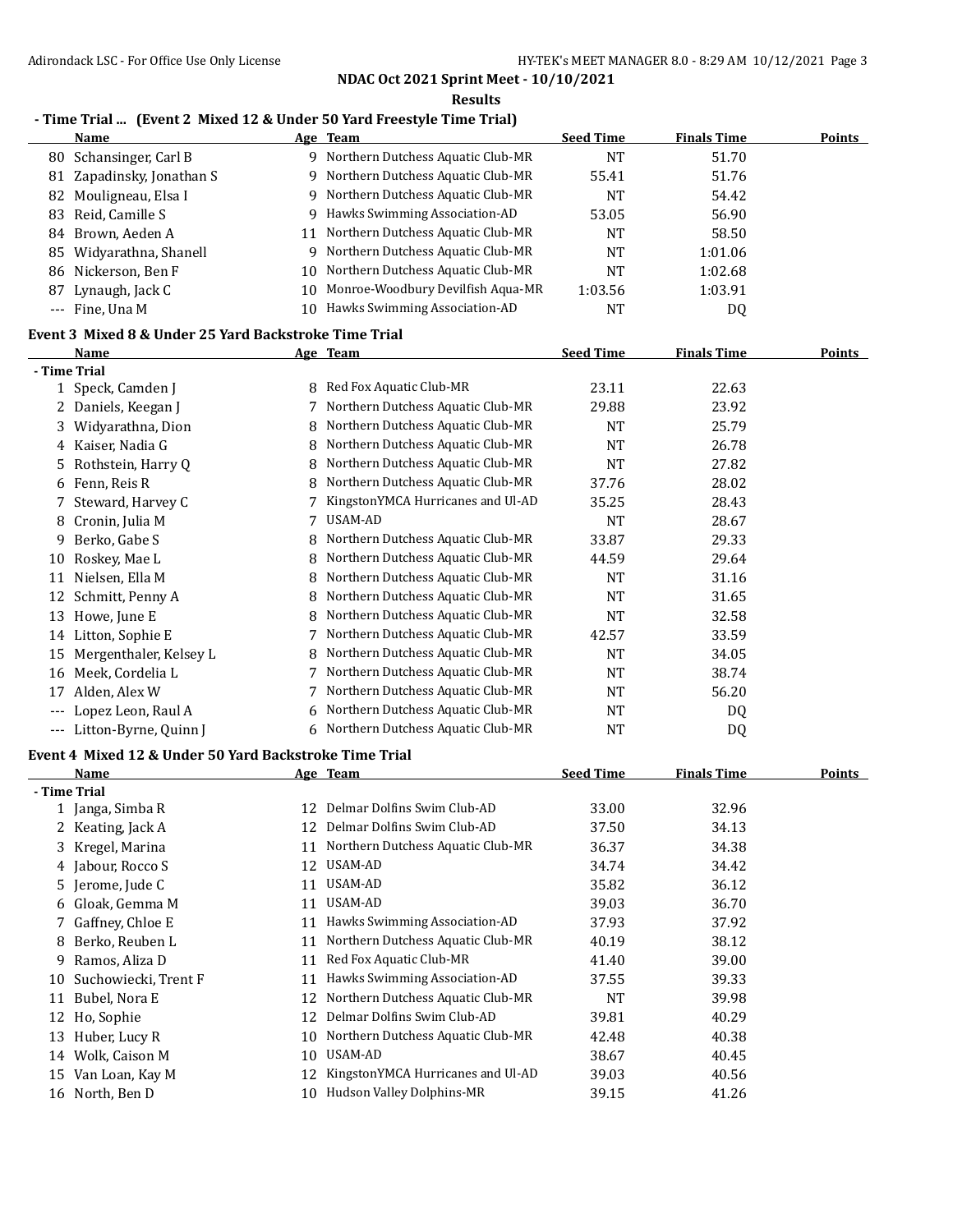**Results**

## **- Time Trial ... (Event 4 Mixed 12 & Under 50 Yard Backstroke Time Trial)**

|       | <b>Name</b>            |    | Age Team                             | <b>Seed Time</b> | <b>Finals Time</b> | <b>Points</b> |
|-------|------------------------|----|--------------------------------------|------------------|--------------------|---------------|
|       | 17 Robles, Izzy M      |    | 12 Delmar Dolfins Swim Club-AD       | 39.32            | 42.54              |               |
|       | 18 MacLeod, Addison M  | 10 | <b>USAM-AD</b>                       | 41.38            | 42.64              |               |
| 19    | DiDonna, Marin E       | 12 | Hawks Swimming Association-AD        | <b>NT</b>        | 42.80              |               |
|       | 20 Corrado, Caleb E    | 12 | Monroe-Woodbury Devilfish Aqua-MR    | 45.09            | 42.85              |               |
| 21    | Winrow, Cole C         | 12 | KingstonYMCA Hurricanes and Ul-AD    | 43.13            | 43.01              |               |
| 22    | Salisbury, Kaitlyn E   | 12 | Delmar Dolfins Swim Club-AD          | <b>NT</b>        | 43.48              |               |
| $*23$ | Relyea, Cade G         | 11 | Delmar Dolfins Swim Club-AD          | 41.10            | 43.80              |               |
| $*23$ | Hynes, Roisin I        | 12 | Hudson Valley Dolphins-MR            | 51.27            | 43.80              |               |
| 25    | Kenny, Braeden P       | 11 | Northern Dutchess Aquatic Club-MR    | <b>NT</b>        | 44.65              |               |
| 26    | Nguyen, Ben Z          | 9  | Hudson Valley Dolphins-MR            | 46.66            | 44.80              |               |
| 27    | Hou, Irena Y           | 9  | Delmar Dolfins Swim Club-AD          | 54.17            | 44.91              |               |
| 28    | Hynes, Lily M          | 9  | Delmar Dolfins Swim Club-AD          | 44.44            | 45.39              |               |
| 29    | Howard, Sam W          | 12 | Red Fox Aquatic Club-MR              | 48.78            | 45.91              |               |
| 30    | Steward, Kenney G      | 9  | KingstonYMCA Hurricanes and Ul-AD    | 1:00.49          | 46.66              |               |
| 31    | Miller, Jeanne G       | 12 | Hudson Valley Dolphins-MR            | 52.54            | 47.23              |               |
| 32    | Corrado, Charlotte S   | 9  | Monroe-Woodbury Devilfish Aqua-MR    | <b>NT</b>        | 47.46              |               |
| 33    | Zorloza, DiAngelo G    | 11 | KingstonYMCA Hurricanes and Ul-AD    | 51.44            | 47.50              |               |
|       | 34 McMillen, Violet M  | 12 | Northern Dutchess Aquatic Club-MR    | <b>NT</b>        | 48.82              |               |
| 35    | Ingenito, Maria S      | 11 | Red Fox Aquatic Club-MR              | 52.11            | 49.42              |               |
| 36    | Glancey, Maddie A      | 11 | Red Fox Aquatic Club-MR              | 49.41            | 49.48              |               |
| 37    | Hussar, Jake A         | 11 | Delmar Dolfins Swim Club-AD          | <b>NT</b>        | 49.68              |               |
| 38    | Baker, Emily S         | 11 | Northern Dutchess Aquatic Club-MR    | 49.66            | 49.70              |               |
| 39    | Wilson, Ada L          | 12 | Northern Dutchess Aquatic Club-MR    | <b>NT</b>        | 49.75              |               |
| 40    | Protheroe, Carys W     | 12 | Northern Dutchess Aquatic Club-MR    | <b>NT</b>        | 49.82              |               |
| 41    | Alden, Eric R          | 9. | Northern Dutchess Aquatic Club-MR    | 52.13            | 50.42              |               |
| 42    | Rogers, Peighton A     | 11 | KingstonYMCA Hurricanes and Ul-AD    | <b>NT</b>        | 50.56              |               |
| 43    | Roskey, Bea C          | 12 | Northern Dutchess Aquatic Club-MR    | 58.47            | 51.08              |               |
| 44    | LaPolt, Ella J         | 9  | Hawks Swimming Association-AD        | 58.76            | 51.49              |               |
| 45    | Eckert, Lucy M         | 9  | Northern Dutchess Aquatic Club-MR    | <b>NT</b>        | 51.57              |               |
|       | 46 Bardfield, Sadie M  | 12 | Northern Dutchess Aquatic Club-MR    | 54.82            | 51.97              |               |
| 47    | Midgley, Bree G        | 9  | Hudson Valley Dolphins-MR            | <b>NT</b>        | 52.96              |               |
|       | 48 Kaiser, Norah F     | 10 | Northern Dutchess Aquatic Club-MR    | <b>NT</b>        | 53.40              |               |
| 49    | Hobson, Kayla          | 10 | Northern Dutchess Aquatic Club-MR    | 51.65            | 53.41              |               |
| 50    | Kraft, Braeyelle M     | 8  | Northern Dutchess Aquatic Club-MR    | 51.75            | 53.96              |               |
| 51    | Hally, Maddy E         | 10 | Northern Dutchess Aquatic Club-MR    | 56.72            | 54.62              |               |
|       | 52 Catenacci, Emma E   |    | 10 Northern Dutchess Aquatic Club-MR | 52.33            | 54.84              |               |
| 53    | Reid, Camille S        |    | 9 Hawks Swimming Association-AD      | 53.29            | 56.08              |               |
| 54    | Zapadinsky, Jonathan S | 9  | Northern Dutchess Aquatic Club-MR    | 54.70            | 56.70              |               |
| 55    | Yereance, Addison L    | 9  | Northern Dutchess Aquatic Club-MR    | <b>NT</b>        | 59.83              |               |
| 56    | Buonamano, Tyler J     | 10 | Monroe-Woodbury Devilfish Aqua-MR    | 55.99            | 1:00.00            |               |
| 57    | Hastings, Owen P       | 9  | Northern Dutchess Aquatic Club-MR    | NT               | 1:00.66            |               |
| 58    | Herron, Carter J       | 9  | Northern Dutchess Aquatic Club-MR    | <b>NT</b>        | 1:01.60            |               |
| 59    | Kemp, Lincoln G        | 9  | Northern Dutchess Aquatic Club-MR    | <b>NT</b>        | 1:01.88            |               |
| 60    | Dean, Maddy P          | 9  | Hudson Valley Dolphins-MR            | NT               | 1:02.05            |               |
| 61    | Lynaugh, Jack C        | 10 | Monroe-Woodbury Devilfish Aqua-MR    | 1:34.44          | 1:02.91            |               |
| 62    | Widyarathna, Shanell   | 9  | Northern Dutchess Aquatic Club-MR    | NT               | 1:03.34            |               |
| 63    | Schansinger, Carl B    | 9  | Northern Dutchess Aquatic Club-MR    | <b>NT</b>        | 1:06.16            |               |
|       | 64 Kortbus, Sky E      | 10 | Northern Dutchess Aquatic Club-MR    | <b>NT</b>        | 1:09.65            |               |
| 65    | Mouligneau, Elsa I     | 9  | Northern Dutchess Aquatic Club-MR    | <b>NT</b>        | 1:12.87            |               |
| 66    | Nickerson, Ben F       | 10 | Northern Dutchess Aquatic Club-MR    | <b>NT</b>        | 1:17.78            |               |
| 67    | Eckert, Ella R         | 9  | Northern Dutchess Aquatic Club-MR    | <b>NT</b>        | 1:21.63            |               |
|       | --- Amrod, Serena A    | 10 | Northern Dutchess Aquatic Club-MR    | 51.85            | DQ                 |               |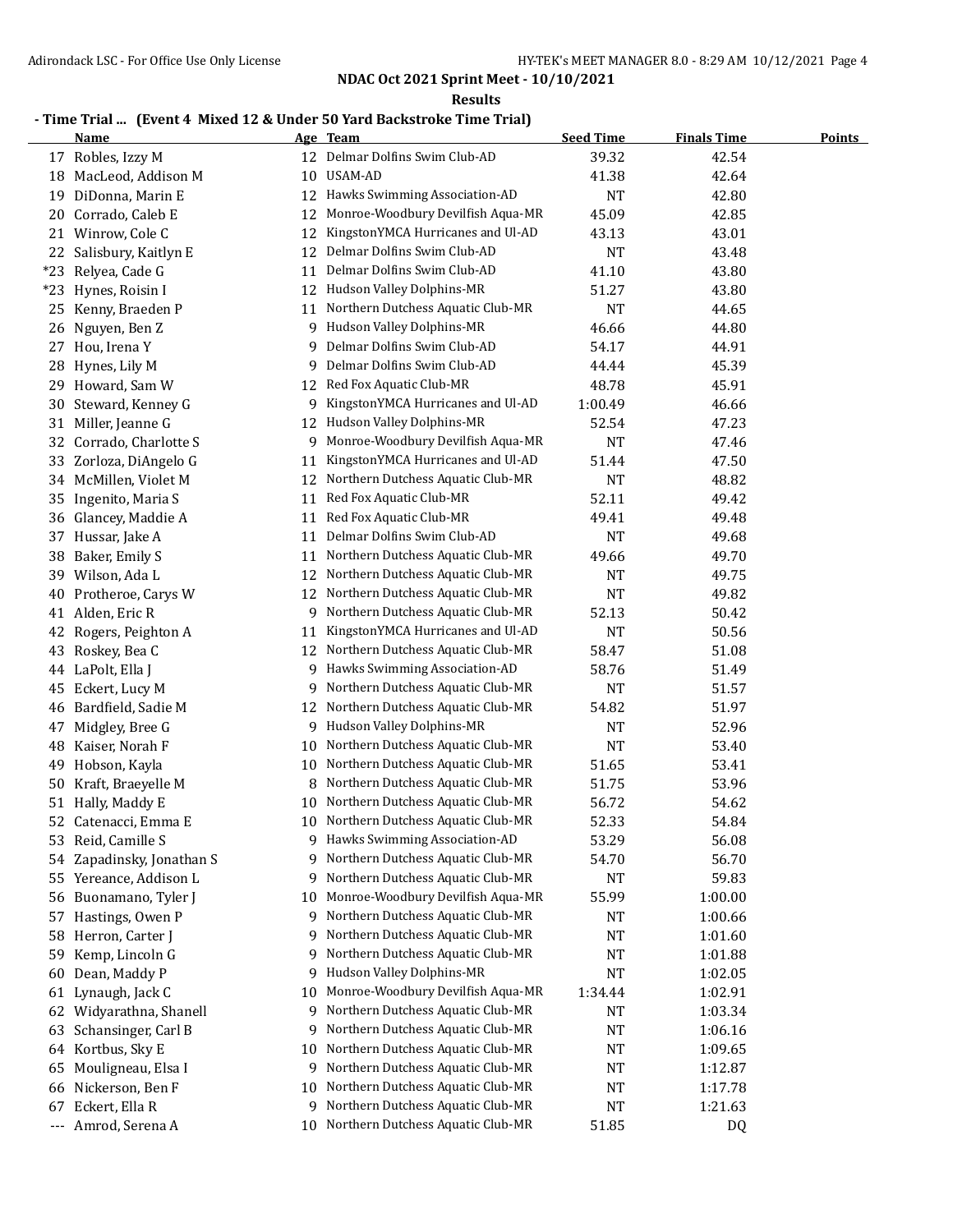**Results**

## **- Time Trial ... (Event 4 Mixed 12 & Under 50 Yard Backstroke Time Trial)**

|       | <b>Name</b>                                             | Age | <b>Team</b>                       | <b>Seed Time</b> | <b>Finals Time</b> | <b>Points</b> |
|-------|---------------------------------------------------------|-----|-----------------------------------|------------------|--------------------|---------------|
| ---   | Brown, Aeden A                                          | 11  | Northern Dutchess Aquatic Club-MR | <b>NT</b>        | DQ                 |               |
|       | Gallo, Tess A                                           | 10  | KingstonYMCA Hurricanes and Ul-AD | 54.66            | DQ                 |               |
| ---   | Yevko, Mykola                                           | 9   | Hawks Swimming Association-AD     | 50.18            | D <sub>0</sub>     |               |
|       | Event 5 Mixed 8 & Under 25 Yard Breaststroke Time Trial |     |                                   |                  |                    |               |
|       | Name                                                    |     | Age Team                          | <b>Seed Time</b> | <b>Finals Time</b> | Points        |
|       | - Time Trial                                            |     |                                   |                  |                    |               |
|       | 1 Rothstein, Harry Q                                    | 8   | Northern Dutchess Aquatic Club-MR | <b>NT</b>        | 26.65              |               |
| 2     | Daniels, Keegan J                                       |     | Northern Dutchess Aquatic Club-MR | <b>NT</b>        | 30.10              |               |
| 3.    | Speck, Camden J                                         | 8   | Red Fox Aquatic Club-MR           | 30.11            | 30.47              |               |
| 4     | Schmitt, Penny A                                        | 8   | Northern Dutchess Aquatic Club-MR | <b>NT</b>        | 31.74              |               |
| 5.    | Cronin, Julia M                                         |     | USAM-AD                           | <b>NT</b>        | 32.11              |               |
| 6     | Berko, Gabe S                                           | 8   | Northern Dutchess Aquatic Club-MR | <b>NT</b>        | 35.58              |               |
| ---   | Lopez Leon, Raul A                                      | 6   | Northern Dutchess Aquatic Club-MR | <b>NT</b>        | DQ                 |               |
| ---   | Kaiser, Nadia G                                         | 8   | Northern Dutchess Aquatic Club-MR | <b>NT</b>        | DQ                 |               |
| ---   | Alden, Alex W                                           |     | Northern Dutchess Aquatic Club-MR | <b>NT</b>        | DQ                 |               |
| ---   | Litton-Byrne, Quinn J                                   | 6   | Northern Dutchess Aquatic Club-MR | <b>NT</b>        | DQ                 |               |
| $---$ | Steward, Harvey C                                       |     | KingstonYMCA Hurricanes and Ul-AD | <b>NT</b>        | DQ                 |               |
| $---$ | Howe, June E                                            | 8   | Northern Dutchess Aquatic Club-MR | <b>NT</b>        | DQ                 |               |
| ---   | Fenn, Reis R                                            | 8   | Northern Dutchess Aquatic Club-MR | <b>NT</b>        | DQ                 |               |
| ---   | Litton, Sophie E                                        |     | Northern Dutchess Aquatic Club-MR | <b>NT</b>        | DQ                 |               |
| $- -$ | Meek, Cordelia L                                        |     | Northern Dutchess Aquatic Club-MR | <b>NT</b>        | DQ                 |               |
| ---   | Mergenthaler, Kelsey L                                  |     | Northern Dutchess Aquatic Club-MR | <b>NT</b>        | DQ                 |               |
| ---   | Roskey, Mae L                                           | 8   | Northern Dutchess Aquatic Club-MR | <b>NT</b>        | DQ                 |               |
| ---   | Widyarathna, Dion                                       |     | Northern Dutchess Aquatic Club-MR | <b>NT</b>        | DQ                 |               |
| $---$ | Nielsen, Ella M                                         | 8   | Northern Dutchess Aquatic Club-MR | <b>NT</b>        | D <sub>0</sub>     |               |

## **Event 6 Mixed 12 & Under 50 Yard Breaststroke Time Trial**

|              | <b>Name</b>           |    | Age Team                          | <b>Seed Time</b> | <b>Finals Time</b> | <b>Points</b> |
|--------------|-----------------------|----|-----------------------------------|------------------|--------------------|---------------|
|              | - Time Trial          |    |                                   |                  |                    |               |
|              | 1 Janga, Simba R      | 12 | Delmar Dolfins Swim Club-AD       | 34.42            | 35.11              |               |
| $\mathbf{Z}$ | Keating, Jack A       | 12 | Delmar Dolfins Swim Club-AD       | 41.44            | 38.79              |               |
| 3            | Ryan, Callie J        | 11 | USAM-AD                           | NT               | 40.10              |               |
| 4            | Bubel, Nora E         | 12 | Northern Dutchess Aquatic Club-MR | NT               | 42.16              |               |
| 5.           | Mowry, Kayden J       | 11 | USAM-AD                           | 42.66            | 42.65              |               |
| 6            | Mowry, Kyle G         | 11 | USAM-AD                           | 46.74            | 43.34              |               |
| *7           | Ramos, Aliza D        | 11 | Red Fox Aquatic Club-MR           | 44.27            | 43.51              |               |
| $*7$         | Relyea, Cade G        | 11 | Delmar Dolfins Swim Club-AD       | 46.07            | 43.51              |               |
| 9            | Easton, Paul N        | 12 | Hawks Swimming Association-AD     | 52.44            | 43.77              |               |
| 10           | Nemeth, Addison C     | 12 | Hudson Valley Dolphins-MR         | 51.69            | 44.39              |               |
| 11           | Suchowiecki, Trent F  | 11 | Hawks Swimming Association-AD     | 44.19            | 45.22              |               |
| 12           | Russell, Liam R       | 12 | Northern Dutchess Aquatic Club-MR | 50.30            | 45.38              |               |
| 13           | Berko, Reuben L       | 11 | Northern Dutchess Aquatic Club-MR | 44.98            | 46.27              |               |
| 14           | Hussar, Jake A        | 11 | Delmar Dolfins Swim Club-AD       | NT               | 46.46              |               |
| 15           | Ho, Sophie            | 12 | Delmar Dolfins Swim Club-AD       | 40.78            | 46.70              |               |
| 16           | Fontes-Janusz, Dela R | 12 | Hawks Swimming Association-AD     | <b>NT</b>        | 46.91              |               |
| 17           | Roskey, Bea C         | 12 | Northern Dutchess Aquatic Club-MR | 1:02.47          | 48.33              |               |
| 18           | McIntyre, Mary J      | 12 | Hawks Swimming Association-AD     | 48.39            | 48.85              |               |
| 19           | Yevko, Mykola         | 9  | Hawks Swimming Association-AD     | 50.76            | 48.91              |               |
| 20           | Hobson, Kayla         | 10 | Northern Dutchess Aquatic Club-MR | 51.54            | 49.37              |               |
| 21           | Corrado, Charlotte S  | 9  | Monroe-Woodbury Devilfish Aqua-MR | <b>NT</b>        | 49.48              |               |
| 22           | Wilson, Ada L         | 12 | Northern Dutchess Aquatic Club-MR | NT               | 49.53              |               |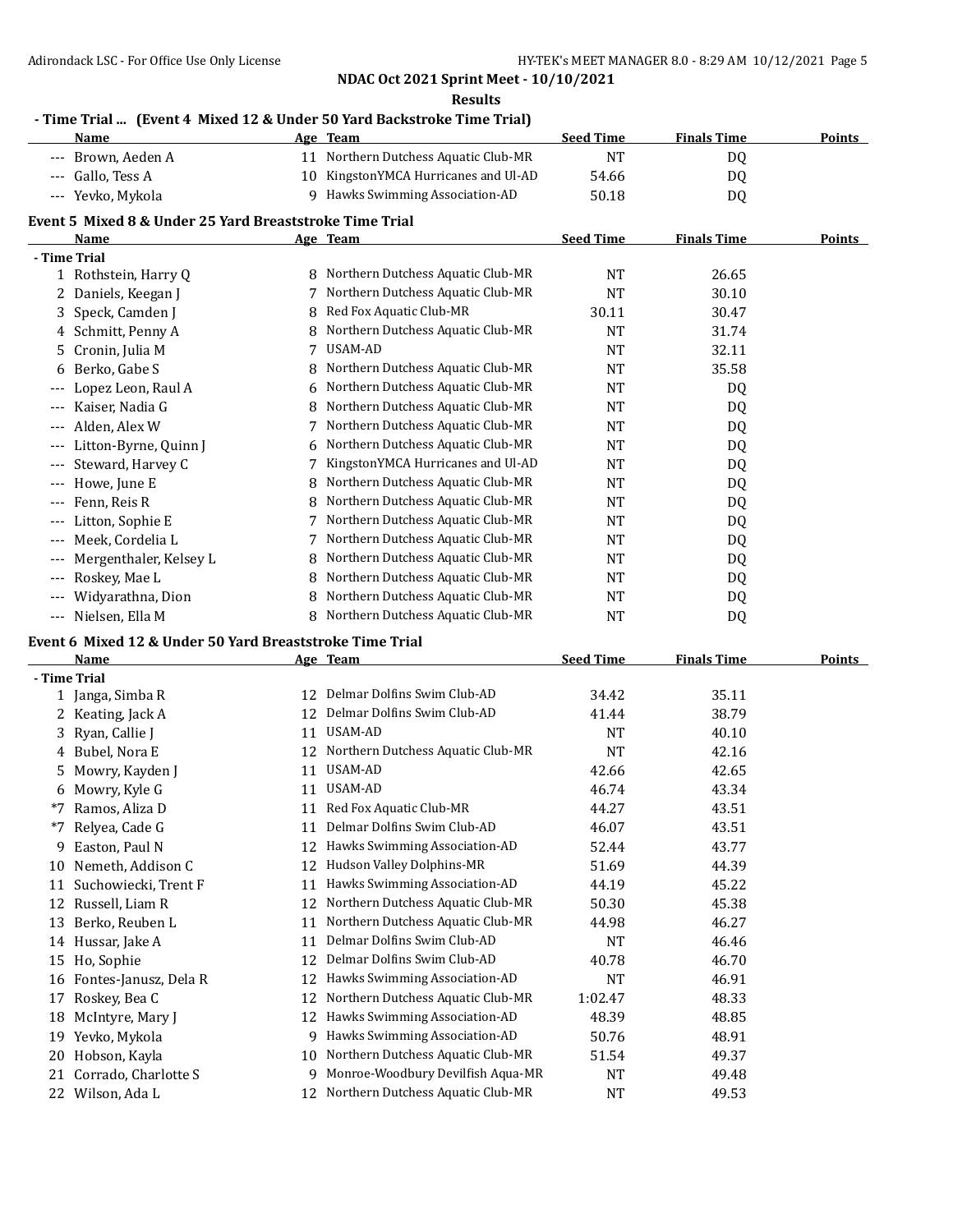**Results**

## **- Time Trial ... (Event 6 Mixed 12 & Under 50 Yard Breaststroke Time Trial)**

|              | <b>Name</b>                                          |    | Age Team                            | <b>Seed Time</b> | <b>Finals Time</b> | <b>Points</b> |
|--------------|------------------------------------------------------|----|-------------------------------------|------------------|--------------------|---------------|
|              | 23 Huber, Lucy R                                     | 10 | Northern Dutchess Aquatic Club-MR   | 50.78            | 49.98              |               |
|              | 24 Robles, Izzy M                                    | 12 | Delmar Dolfins Swim Club-AD         | 47.79            | 50.44              |               |
| 25           | Russell, Eddy W                                      | 12 | Northern Dutchess Aquatic Club-MR   | 55.26            | 50.51              |               |
| 26           | Amrod, Serena A                                      | 10 | Northern Dutchess Aquatic Club-MR   | 49.82            | 50.55              |               |
| 27           | Ryan, Chloe M                                        | 11 | <b>USAM-AD</b>                      | NT               | 50.72              |               |
| 28           | DiDonna, Marin E                                     | 12 | Hawks Swimming Association-AD       | <b>NT</b>        | 51.48              |               |
| 29           | Forstell, Abby D                                     | 10 | Hawks Swimming Association-AD       | 50.80            | 51.53              |               |
| 30           | Hynes, Lily M                                        | 9  | Delmar Dolfins Swim Club-AD         | 53.25            | 51.86              |               |
|              | 31 Vondra, Emily G                                   | 11 | Hawks Swimming Association-AD       | <b>NT</b>        | 52.01              |               |
| 32           | Hally, Maddy E                                       | 10 | Northern Dutchess Aquatic Club-MR   | 54.25            | 52.14              |               |
| 33           | Kenny, Braeden P                                     | 11 | Northern Dutchess Aquatic Club-MR   | <b>NT</b>        | 52.30              |               |
| 34           | Van Loan, Rory R                                     | 9  | KingstonYMCA Hurricanes and Ul-AD   | 50.96            | 53.60              |               |
| 35           | Nguyen, Ben Z                                        | 9  | Hudson Valley Dolphins-MR           | 53.92            | 53.79              |               |
| 36           | Catenacci, Emma E                                    | 10 | Northern Dutchess Aquatic Club-MR   | 58.97            | 54.35              |               |
| 37           | Bardfield, Sadie M                                   | 12 | Northern Dutchess Aquatic Club-MR   | 1:02.20          | 55.28              |               |
| 38           | Eckert, Lucy M                                       | 9  | Northern Dutchess Aquatic Club-MR   | <b>NT</b>        | 57.93              |               |
| 39           | Baker, Emily S                                       | 11 | Northern Dutchess Aquatic Club-MR   | 1:03.86          | 58.79              |               |
| 40           | Ingenito, Maria S                                    | 11 | Red Fox Aquatic Club-MR             | 1:00.11          | 58.91              |               |
|              | 41 Protheroe, Carys W                                | 12 | Northern Dutchess Aquatic Club-MR   | <b>NT</b>        | 59.66              |               |
| 42           | Alden, Eric R                                        | 9  | Northern Dutchess Aquatic Club-MR   | 1:02.62          | 1:00.18            |               |
| 43           | Zorloza, DiAngelo G                                  | 11 | KingstonYMCA Hurricanes and Ul-AD   | 1:01.35          | 1:03.58            |               |
| 44           | O'Leary, Violet A                                    | 10 | KingstonYMCA Hurricanes and Ul-AD   | 1:08.66          | 1:09.83            |               |
| 45           | Kortbus, Sky E                                       | 10 | Northern Dutchess Aquatic Club-MR   | 1:45.00          | 1:11.67            |               |
| 46           | Reid, Camille S                                      | 9  | Hawks Swimming Association-AD       | 1:13.00          | 1:12.34            |               |
| 47           | Zapadinsky, Jonathan S                               | 9  | Northern Dutchess Aquatic Club-MR   | NT               | 1:21.50            |               |
| $---$        | Rogers, Peighton A                                   | 11 | KingstonYMCA Hurricanes and Ul-AD   | <b>NT</b>        | DQ                 |               |
| $---$        | Steward, Kenney G                                    | 9  | KingstonYMCA Hurricanes and Ul-AD   | <b>NT</b>        | DQ                 |               |
| $---$        | Yereance, Addison L                                  | 9  | Northern Dutchess Aquatic Club-MR   | <b>NT</b>        | DQ                 |               |
| $---$        | Lemieux, Travis C                                    | 11 | Hudson Valley Dolphins-MR           | 50.88            | DQ                 |               |
| $---$        | Kemp, Lincoln G                                      | 9  | Northern Dutchess Aquatic Club-MR   | <b>NT</b>        | DQ                 |               |
| $---$        | Dean, Maddy P                                        | 9  | Hudson Valley Dolphins-MR           | <b>NT</b>        | DQ                 |               |
| $---$        | McMillen, Violet M                                   | 12 | Northern Dutchess Aquatic Club-MR   | <b>NT</b>        | DQ                 |               |
| $---$        | Lynaugh, Matthew L                                   | 11 | Monroe-Woodbury Devilfish Aqua-MR   | NT               | DQ                 |               |
| $---$        | Schansinger, Carl B                                  | 9  | Northern Dutchess Aquatic Club-MR   | NT               | DQ                 |               |
| ---          | Kaiser, Norah F                                      | 10 | Northern Dutchess Aquatic Club-MR   | <b>NT</b>        | DQ                 |               |
| $---$        | Herron, Carter J                                     | 9  | Northern Dutchess Aquatic Club-MR   | <b>NT</b>        | DQ                 |               |
|              | --- Widyarathna, Shanell                             | 9  | Northern Dutchess Aquatic Club-MR   | <b>NT</b>        | DQ                 |               |
|              | Mouligneau, Elsa I                                   | 9  | Northern Dutchess Aquatic Club-MR   | <b>NT</b>        | DQ                 |               |
|              | Eckert, Ella R                                       | 9  | Northern Dutchess Aquatic Club-MR   | <b>NT</b>        | DQ                 |               |
|              | Lynaugh, Jack C                                      | 10 | Monroe-Woodbury Devilfish Aqua-MR   | <b>NT</b>        | <b>DQ</b>          |               |
|              |                                                      |    |                                     |                  |                    |               |
|              | Event 7 Mixed 8 & Under 25 Yard Butterfly Time Trial |    |                                     |                  |                    |               |
| - Time Trial | <b>Name</b>                                          |    | Age Team                            | <b>Seed Time</b> | <b>Finals Time</b> | <b>Points</b> |
|              | 1 Daniels, Keegan J                                  |    | 7 Northern Dutchess Aquatic Club-MR | NT               | 23.42              |               |
|              | 2 Cronin, Julia M                                    | 7  | <b>USAM-AD</b>                      | <b>NT</b>        | 27.98              |               |
| 3            | Speck, Camden J                                      | 8  | Red Fox Aquatic Club-MR             | 24.11            | 28.64              |               |
| 4            | Schmitt, Penny A                                     | 8  | Northern Dutchess Aquatic Club-MR   | NT               | 28.96              |               |
| 5            | Rothstein, Harry Q                                   | 8  | Northern Dutchess Aquatic Club-MR   | NT               | 29.74              |               |
| 6            | Widyarathna, Dion                                    | 8  | Northern Dutchess Aquatic Club-MR   | NT               | 33.65              |               |
| 7            | Berko, Gabe S                                        | 8  | Northern Dutchess Aquatic Club-MR   | <b>NT</b>        | 34.43              |               |
|              | 8 Mergenthaler, Kelsey L                             | 8  | Northern Dutchess Aquatic Club-MR   | <b>NT</b>        | 37.63              |               |
|              |                                                      |    |                                     |                  |                    |               |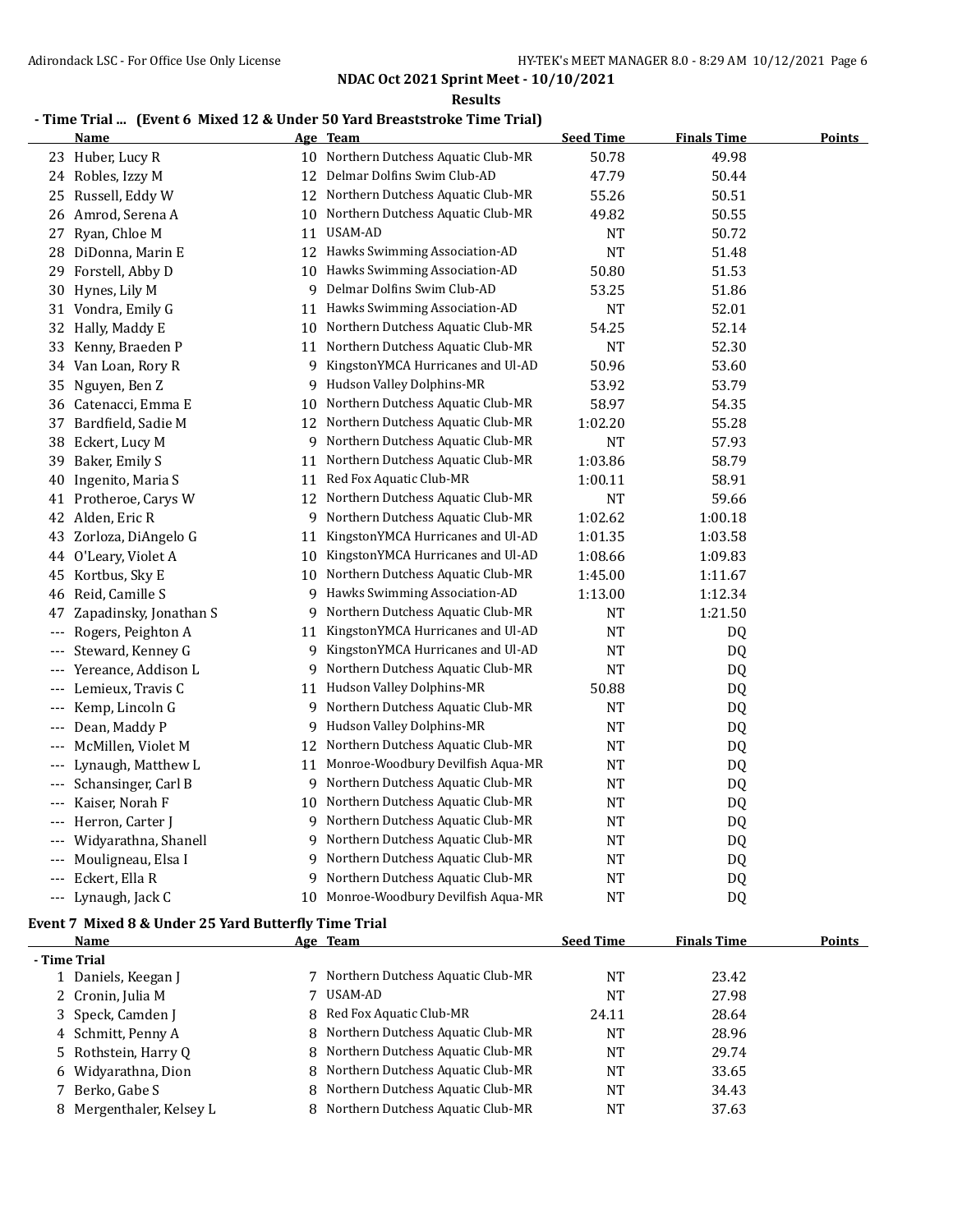**Results**

### **- Time Trial ... (Event 7 Mixed 8 & Under 25 Yard Butterfly Time Trial)**

|                                          | <b>Name</b>                                           |    | Age Team                             | <b>Seed Time</b> | <b>Finals Time</b> | <b>Points</b> |
|------------------------------------------|-------------------------------------------------------|----|--------------------------------------|------------------|--------------------|---------------|
| 9                                        | Meek, Cordelia L                                      |    | 7 Northern Dutchess Aquatic Club-MR  | <b>NT</b>        | 39.33              |               |
|                                          | 10 Howe, June E                                       | 8  | Northern Dutchess Aquatic Club-MR    | <b>NT</b>        | 43.17              |               |
| $---$                                    | Litton-Byrne, Quinn J                                 | 6  | Northern Dutchess Aquatic Club-MR    | <b>NT</b>        | DQ                 |               |
|                                          | Alden, Alex W                                         |    | 7 Northern Dutchess Aquatic Club-MR  | <b>NT</b>        | DQ                 |               |
| $---$                                    | Lopez Leon, Raul A                                    | 6  | Northern Dutchess Aquatic Club-MR    | NT               | DQ                 |               |
| $---$                                    | Litton, Sophie E                                      |    | 7 Northern Dutchess Aquatic Club-MR  | NT               | DQ                 |               |
| $---$                                    | Nielsen, Ella M                                       |    | 8 Northern Dutchess Aquatic Club-MR  | NT               | DQ                 |               |
| $---$                                    | Fenn, Reis R                                          |    | 8 Northern Dutchess Aquatic Club-MR  | NT               | DQ                 |               |
| $---$                                    | Roskey, Mae L                                         |    | 8 Northern Dutchess Aquatic Club-MR  | <b>NT</b>        | DQ                 |               |
| $\hspace{0.05cm} \ldots \hspace{0.05cm}$ | Kraft, Braeyelle M                                    |    | 8 Northern Dutchess Aquatic Club-MR  | <b>NT</b>        | DQ                 |               |
|                                          | Event 8 Mixed 12 & Under 50 Yard Butterfly Time Trial |    |                                      |                  |                    |               |
|                                          | <b>Name</b>                                           |    | Age Team                             | <b>Seed Time</b> | <b>Finals Time</b> | <b>Points</b> |
|                                          | - Time Trial                                          |    |                                      |                  |                    |               |
|                                          | 1 Janga, Simba R                                      |    | 12 Delmar Dolfins Swim Club-AD       | 30.60            | 33.38              |               |
|                                          | 2 Keating, Jack A                                     | 12 | Delmar Dolfins Swim Club-AD          | 34.54            | 33.60              |               |
| 3                                        | Kregel, Marina                                        |    | 11 Northern Dutchess Aquatic Club-MR | 39.59            | 33.91              |               |
| 4                                        | Jerome, Jude C                                        |    | 11 USAM-AD                           | 34.31            | 35.74              |               |
| 5                                        | Ryan, Callie J                                        |    | 11 USAM-AD                           | NT               | 36.22              |               |
| b                                        | Mowry, Kayden J                                       | 11 | USAM-AD                              | 37.54            | 37.22              |               |
|                                          | 7 Van Loan, Kay M                                     | 12 | KingstonYMCA Hurricanes and Ul-AD    | 39.12            | 38.85              |               |
| 8                                        | Gloak, Gemma M                                        | 11 | USAM-AD                              | 42.28            | 40.53              |               |
| 9                                        | Russell, Liam R                                       | 12 | Northern Dutchess Aquatic Club-MR    | 46.42            | 40.77              |               |
| 10                                       | Howard, Sam W                                         | 12 | Red Fox Aquatic Club-MR              | 47.28            | 40.81              |               |
|                                          | 11 Wolk, Caison M                                     | 10 | USAM-AD                              | 37.04            | 41.22              |               |
| 12                                       | Hou, Irena Y                                          | 9  | Delmar Dolfins Swim Club-AD          | 41.36            | 41.66              |               |
| 13                                       | Corrado, Caleb E                                      | 12 | Monroe-Woodbury Devilfish Aqua-MR    | 50.39            | 42.39              |               |
|                                          | 14 MacLeod, Addison M                                 |    | 10 USAM-AD                           | 38.63            | 42.54              |               |
| 15                                       | Relyea, Cade G                                        |    | 11 Delmar Dolfins Swim Club-AD       | 39.81            | 42.76              |               |
|                                          | 16 Mowry, Kyle G                                      |    | 11 USAM-AD                           | 47.76            | 46.11              |               |
|                                          | 17 Van Loan, Rory R                                   | 9. | KingstonYMCA Hurricanes and Ul-AD    | 48.16            | 47.04              |               |
| 18                                       | Nguyen, Ben Z                                         | 9  | Hudson Valley Dolphins-MR            | 47.47            | 47.80              |               |
| 19                                       | Russell, Eddy W                                       |    | 12 Northern Dutchess Aquatic Club-MR | 42.33            | 48.46              |               |
| 20                                       | Gallo, Tess A                                         | 10 | KingstonYMCA Hurricanes and Ul-AD    | 47.59            | 49.06              |               |
|                                          | 21 Baker, Emily S                                     |    | 11 Northern Dutchess Aquatic Club-MR | 58.65            | 50.53              |               |
|                                          | 22 Zorloza, DiAngelo G                                |    | 11 KingstonYMCA Hurricanes and Ul-AD | 49.73            | 51.09              |               |
|                                          | 23 Glancey, Maddie A                                  |    | 11 Red Fox Aquatic Club-MR           | 54.22            | 52.16              |               |
|                                          | 24 Alden, Eric R                                      |    | 9 Northern Dutchess Aquatic Club-MR  | 1:04.57          | 56.74              |               |
|                                          | 25 O'Leary, Violet A                                  | 10 | KingstonYMCA Hurricanes and Ul-AD    | 1:03.00          | 1:01.07            |               |
|                                          | 26 Hally, Maddy E                                     | 10 | Northern Dutchess Aquatic Club-MR    | 1:11.46          | 1:08.09            |               |
| ---                                      | Lynaugh, Matthew L                                    | 11 | Monroe-Woodbury Devilfish Aqua-MR    | NT               | DQ                 |               |
| $\qquad \qquad -$                        | Midgley, Bree G                                       | 9  | Hudson Valley Dolphins-MR            | 54.70            | DQ                 |               |
|                                          | --- Hynes, Roisin I                                   |    | 12 Hudson Valley Dolphins-MR         | NT               | DQ                 |               |
|                                          |                                                       |    |                                      |                  |                    |               |

#### **Event 9 Mixed 12 & Under 100 Yard IM Time Trial**

| Name               | Age Team                             | <b>Seed Time</b> | <b>Finals Time</b> | <b>Points</b> |
|--------------------|--------------------------------------|------------------|--------------------|---------------|
| - Time Trial       |                                      |                  |                    |               |
| 1 Jabour, Rocco S  | USAM-AD<br>12.                       | 1:15.98          | 1:16.51            |               |
| 2 Kregel, Marina   | 11 Northern Dutchess Aquatic Club-MR | 1:21.29          | 1:16.67            |               |
| 3 Jerome, Jude C   | USAM-AD<br>11                        | 1:21.17          | 1:17.82            |               |
| 4 Mowry, Kayden J  | USAM-AD<br>11                        | 1:20.91          | 1:17.98            |               |
| 5 Gaffney, Chloe E | Hawks Swimming Association-AD        | 1:23.34          | 1:21.17            |               |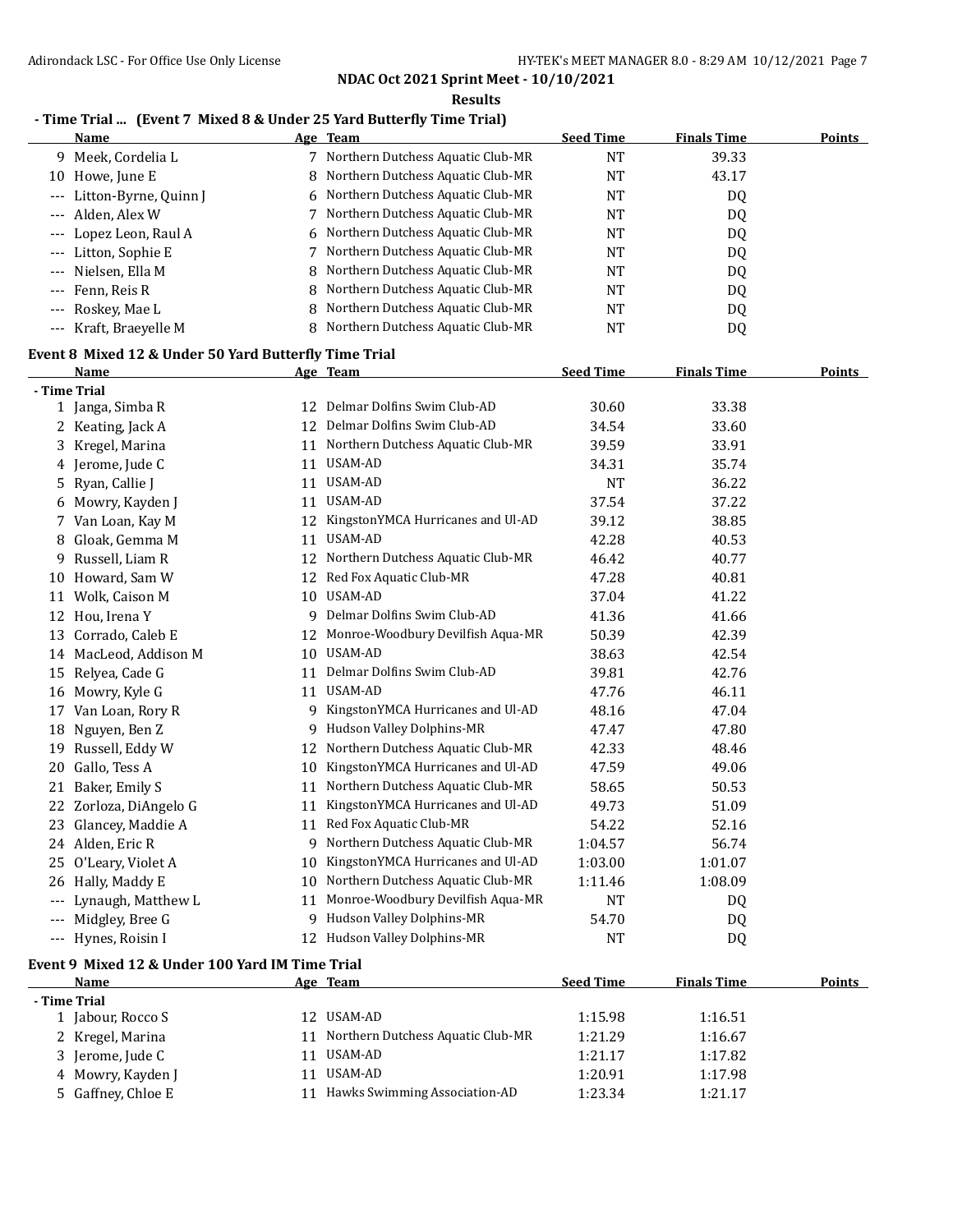**Results**

## **- Time Trial ... (Event 9 Mixed 12 & Under 100 Yard IM Time Trial)**

|                   | <b>Name</b>              |    | Age Team                             | <b>Seed Time</b> | <b>Finals Time</b> | <b>Points</b> |
|-------------------|--------------------------|----|--------------------------------------|------------------|--------------------|---------------|
| 6                 | Bubel, Nora E            |    | 12 Northern Dutchess Aquatic Club-MR | <b>NT</b>        | 1:23.45            |               |
| 7                 | Berko, Reuben L          | 11 | Northern Dutchess Aquatic Club-MR    | 1:27.57          | 1:25.58            |               |
| 8                 | Relyea, Cade G           | 11 | Delmar Dolfins Swim Club-AD          | 1:27.87          | 1:26.27            |               |
| 9                 | Ramos, Aliza D           | 11 | Red Fox Aquatic Club-MR              | 1:34.33          | 1:26.53            |               |
| 10                | Russell, Liam R          | 12 | Northern Dutchess Aquatic Club-MR    | 1:38.65          | 1:28.52            |               |
|                   | 11 Fontes-Janusz, Dela R | 12 | Hawks Swimming Association-AD        | <b>NT</b>        | 1:28.73            |               |
| 12                | Huber, Lucy R            | 10 | Northern Dutchess Aquatic Club-MR    | 1:33.94          | 1:29.01            |               |
| 13                | Van Loan, Kay M          | 12 | KingstonYMCA Hurricanes and Ul-AD    | 1:26.79          | 1:29.30            |               |
|                   | 14 Gloak, Gemma M        | 11 | USAM-AD                              | 1:35.37          | 1:29.53            |               |
| 15                | Corrado, Caleb E         | 12 | Monroe-Woodbury Devilfish Aqua-MR    | 1:40.30          | 1:31.32            |               |
|                   | 16 Hou, Irena Y          | 9  | Delmar Dolfins Swim Club-AD          | 1:36.23          | 1:31.35            |               |
|                   | 17 Wolk, Caison M        | 10 | USAM-AD                              | 1:28.70          | 1:31.40            |               |
| 18                | McIntyre, Mary J         |    | 12 Hawks Swimming Association-AD     | 1:32.35          | 1:31.80            |               |
| 19                | Robles, Izzy M           | 12 | Delmar Dolfins Swim Club-AD          | 1:29.55          | 1:33.05            |               |
| 20                | Ho, Sophie               | 12 | Delmar Dolfins Swim Club-AD          | 1:30.15          | 1:33.06            |               |
| 21                | DiDonna, Marin E         |    | 12 Hawks Swimming Association-AD     | NT               | 1:33.75            |               |
| 22                | Winrow, Cole C           |    | 12 KingstonYMCA Hurricanes and Ul-AD | 1:34.41          | 1:34.18            |               |
| 23                | MacLeod, Addison M       | 10 | USAM-AD                              | 1:31.05          | 1:34.64            |               |
| 24                | Mowry, Kyle G            | 11 | USAM-AD                              | <b>NT</b>        | 1:36.27            |               |
| 25                | Hobson, Kayla            | 10 | Northern Dutchess Aquatic Club-MR    | 1:56.04          | 1:36.70            |               |
| 26                | Salisbury, Kaitlyn E     | 12 | Delmar Dolfins Swim Club-AD          | NT               | 1:36.89            |               |
| 27                | Kenny, Braeden P         | 11 | Northern Dutchess Aquatic Club-MR    | <b>NT</b>        | 1:37.15            |               |
| 28                | Forstell, Abby D         | 10 | Hawks Swimming Association-AD        | 1:37.04          | 1:37.72            |               |
| 29                | Hynes, Roisin I          |    | 12 Hudson Valley Dolphins-MR         | NT               | 1:38.45            |               |
|                   | 30 Ryan, Chloe M         |    | 11 USAM-AD                           | <b>NT</b>        | 1:40.02            |               |
|                   |                          | 9  | KingstonYMCA Hurricanes and Ul-AD    |                  |                    |               |
|                   | 31 Van Loan, Rory R      | 9  | Delmar Dolfins Swim Club-AD          | 1:36.24          | 1:40.04            |               |
|                   | 32 Hynes, Lily M         |    | Northern Dutchess Aquatic Club-MR    | 1:41.55          | 1:41.50            |               |
| 33                | Russell, Eddy W          | 12 |                                      | 1:41.98          | 1:42.47            |               |
|                   | 34 Bardfield, Sadie M    |    | 12 Northern Dutchess Aquatic Club-MR | 1:55.59          | 1:43.51            |               |
| 35                | Yevko, Mykola            | 9  | Hawks Swimming Association-AD        | NT               | 1:45.28            |               |
| 36                | Lynaugh, Matthew L       | 11 | Monroe-Woodbury Devilfish Aqua-MR    | <b>NT</b>        | 1:46.28            |               |
| 37                | Glancey, Maddie A        | 11 | Red Fox Aquatic Club-MR              | 1:51.48          | 1:48.74            |               |
| 38                | Amrod, Serena A          | 10 | Northern Dutchess Aquatic Club-MR    | 1:41.77          | 1:49.00            |               |
| 39                | Protheroe, Carys W       | 12 | Northern Dutchess Aquatic Club-MR    | NT               | 1:49.02            |               |
| 40                | Midgley, Bree G          | 9  | Hudson Valley Dolphins-MR            | 2:02.76          | 1:50.78            |               |
| 41                | Catenacci, Emma E        |    | 10 Northern Dutchess Aquatic Club-MR | 2:01.38          | 1:53.39            |               |
|                   | 42 LaPolt, Ella J        | 9. | Hawks Swimming Association-AD        | <b>NT</b>        | 1:54.38            |               |
| 43                | Lemieux, Travis C        | 11 | Hudson Valley Dolphins-MR            | 1:59.28          | 1:54.40            |               |
| 44                | Gallo, Tess A            | 10 | KingstonYMCA Hurricanes and Ul-AD    | 1:50.26          | 1:54.47            |               |
| 45                | Kemp, Lincoln G          | 9  | Northern Dutchess Aquatic Club-MR    | NT               | 2:05.36            |               |
| 46                | Kraft, Braeyelle M       | 8  | Northern Dutchess Aquatic Club-MR    | <b>NT</b>        | 2:06.32            |               |
| 47                | Kaiser, Norah F          | 10 | Northern Dutchess Aquatic Club-MR    | NT               | 2:07.95            |               |
| 48                | Zapadinsky, Jonathan S   | 9  | Northern Dutchess Aquatic Club-MR    | <b>NT</b>        | 2:16.33            |               |
| ---               | Widyarathna, Shanell     | 9  | Northern Dutchess Aquatic Club-MR    | <b>NT</b>        | DQ                 |               |
| ---               | Wilson, Ada L            | 12 | Northern Dutchess Aquatic Club-MR    | <b>NT</b>        | DQ                 |               |
| ---               | Ryan, Callie J           | 11 | USAM-AD                              | <b>NT</b>        | DQ                 |               |
| ---               | McMillen, Violet M       | 12 | Northern Dutchess Aquatic Club-MR    | NT               | DQ                 |               |
| $---$             | Dean, Maddy P            | 9  | Hudson Valley Dolphins-MR            | NT               | DQ                 |               |
| $---$             | Hastings, Owen P         | 9  | Northern Dutchess Aquatic Club-MR    | NT               | DQ                 |               |
| $---$             | Mouligneau, Elsa I       | 9  | Northern Dutchess Aquatic Club-MR    | NT               | DQ                 |               |
| $\qquad \qquad -$ | Schansinger, Carl B      | 9  | Northern Dutchess Aquatic Club-MR    | <b>NT</b>        | DQ                 |               |
|                   | --- Herron, Carter J     |    | 9 Northern Dutchess Aquatic Club-MR  | <b>NT</b>        | DQ                 |               |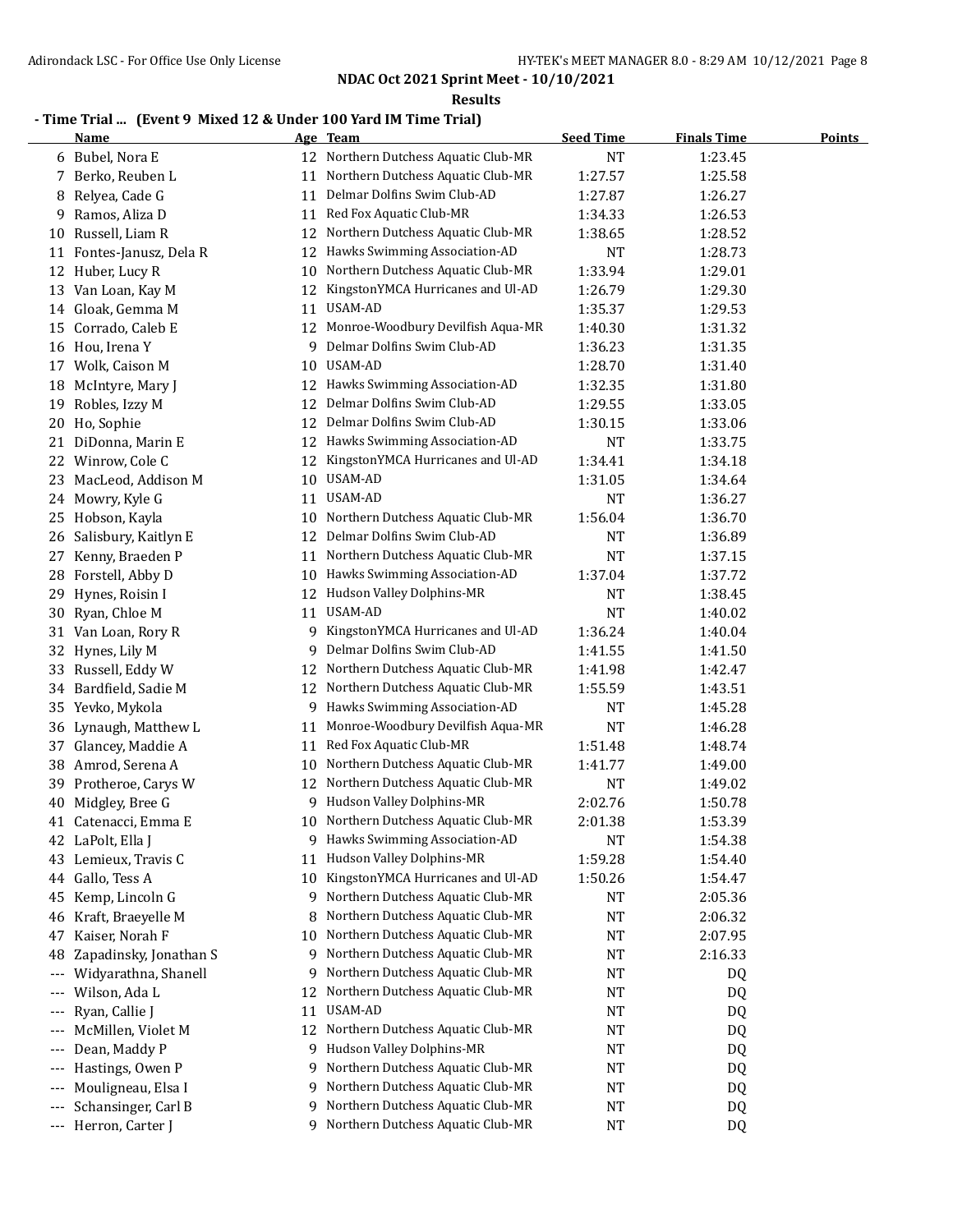**Results**

### **- Time Trial ... (Event 9 Mixed 12 & Under 100 Yard IM Time Trial)**

| Name                  | Age Team                             | <b>Seed Time</b> | <b>Finals Time</b> | <b>Points</b> |
|-----------------------|--------------------------------------|------------------|--------------------|---------------|
| --- Roskey, Bea C     | 12 Northern Dutchess Aquatic Club-MR | ΝT               | DQ                 |               |
| --- Eckert, Lucy M    | Northern Dutchess Aquatic Club-MR    | 2:04.25          | DO                 |               |
| --- Ingenito, Maria S | 11 Red Fox Aquatic Club-MR           | 1:52.11          | DQ                 |               |
| --- Howard, Sam W     | 12 Red Fox Aquatic Club-MR           | 1:44.65          | D0                 |               |
| --- Kortbus, Sky E    | 10 Northern Dutchess Aquatic Club-MR | NT               | D <sub>0</sub>     |               |

#### **Event 10 Mixed Open 50 Yard Freestyle Time Trial**

|              | <b>Name</b>             |    | Age Team                             | <b>Seed Time</b> | <b>Finals Time</b> | <b>Points</b> |
|--------------|-------------------------|----|--------------------------------------|------------------|--------------------|---------------|
| - Time Trial |                         |    |                                      |                  |                    |               |
|              | 1 Faughnan, Patrick L   |    | 15 Hudson Valley Dolphins-MR         | 25.17            | 23.28              |               |
|              | 2 Jerome, Christian V   | 13 | USAM-AD                              | 23.96            | 23.76              |               |
| 3            | Samko, Jack P           |    | 16 UnAtt - Northern Dutchess Aqua-MR | 24.40            | 23.89              |               |
|              | 4 Wilson, Edmund        | 15 | Northern Dutchess Aquatic Club-MR    | 23.58            | 24.11              |               |
| 5            | Tirch, Patrick M        |    | 16 Hudson Valley Dolphins-MR         | 24.28            | 24.27              |               |
| 6            | Taylor, Noah B          | 15 | KingstonYMCA Hurricanes and Ul-AD    | <b>NT</b>        | 24.30              |               |
| 7            | Kassian, Andrew         | 16 | Hawks Swimming Association-AD        | 24.45            | 24.50              |               |
| 8            | Rosenblum, Ethan N      | 17 | Delmar Dolfins Swim Club-AD          | 24.60            | 24.67              |               |
| 9            | Landgraf, Tim A         | 16 | Northern Dutchess Aquatic Club-MR    | 23.68            | 24.68              |               |
| 10           | Brock, Hayden G         | 17 | Delmar Dolfins Swim Club-AD          | 24.60            | 24.77              |               |
| 11           | Brkanovic, Isak A       | 14 | Delmar Dolfins Swim Club-AD          | 25.01            | 24.78              |               |
|              | 12 Stelling, Payton J   | 16 | USAM-AD                              | <b>NT</b>        | 24.82              |               |
| 13           | Kastanis, Dylan S       | 16 | Hudson Valley Dolphins-MR            | 26.47            | 24.89              |               |
|              | 14 Steele, Brodie L     | 15 | Delmar Dolfins Swim Club-AD          | 26.02            | 25.23              |               |
| 15           | Qu, Matthew Y           | 16 | Monroe-Woodbury Devilfish Aqua-MR    | 25.04            | 25.28              |               |
|              | 16 Berin, Ben E         | 16 | Delmar Dolfins Swim Club-AD          | 25.89            | 25.51              |               |
| 17           | Travis, Jasper E        | 14 | <b>USAM-AD</b>                       | 25.47            | 25.53              |               |
| 18           | Murray, Tristan D       | 17 | Hudson Valley Dolphins-MR            | 24.66            | 25.71              |               |
| 19           | Heiz, Campbell B        | 15 | Hawks Swimming Association-AD        | 25.66            | 25.78              |               |
| 20           | Speare, Troy D          | 13 | Northern Dutchess Aquatic Club-MR    | 26.17            | 25.82              |               |
| 21           | Cobb, Dylan M           | 16 | Monroe-Woodbury Devilfish Aqua-MR    | 24.81            | 25.84              |               |
|              | *22 Button, Sam M       | 14 | Northern Dutchess Aquatic Club-MR    | 26.31            | 25.89              |               |
|              | *22 Pociask, Brooke A   | 17 | Northern Dutchess Aquatic Club-MR    | 24.79            | 25.89              |               |
|              | 24 Hershberg, Jacob C   | 13 | Delmar Dolfins Swim Club-AD          | 25.97            | 25.99              |               |
| 25           | Napoli, Julia R         | 15 | Hawks Swimming Association-AD        | 26.50            | 26.06              |               |
|              | 26 Kaufman, Josh H      | 15 | Delmar Dolfins Swim Club-AD          | 25.87            | 26.18              |               |
| 27           | Wulfmeyer, Koby D       | 15 | Hawks Swimming Association-AD        | 29.59            | 26.22              |               |
|              | *28 Clark, Campbell U   | 15 | Red Fox Aquatic Club-MR              | 26.01            | 26.32              |               |
|              | *28 Noonan, Patrick D   | 14 | Delmar Dolfins Swim Club-AD          | 26.96            | 26.32              |               |
|              | 30 Hannon, Morgan A     | 14 | Hudson Valley Dolphins-MR            | 26.67            | 26.66              |               |
|              | 31 Witting, Liam T      | 14 | Delmar Dolfins Swim Club-AD          | 27.58            | 26.97              |               |
| 32           | Rappazzo, Qian M        | 17 | USAM-AD                              | NT               | 27.10              |               |
|              | 33 Taylor, Sam E        | 13 | KingstonYMCA Hurricanes and Ul-AD    | <b>NT</b>        | 27.11              |               |
|              | *34 Kyaw, Thit-sar      |    | 14 Hudson Valley Dolphins-MR         | 30.69            | 27.13              |               |
|              | *34 Kaufman, Ava R      |    | 14 Delmar Dolfins Swim Club-AD       | 26.92            | 27.13              |               |
|              | 36 Samko, Clara M       |    | 14 UnAtt - Northern Dutchess Aqua-MR | 27.43            | 27.17              |               |
| *37          | Ejanda, Charles A       |    | 16 Delmar Dolfins Swim Club-AD       | NT               | 27.35              |               |
|              | *37 Elmassalemah, Iad K | 17 | Northern Dutchess Aquatic Club-MR    | 27.04            | 27.35              |               |
| 39           | Suchowiecki, Katie M    | 14 | Hawks Swimming Association-AD        | 27.18            | 27.40              |               |
| 40           | Chen-Suzuki, Keizo N    | 14 | Northern Dutchess Aquatic Club-MR    | 26.99            | 27.43              |               |
| 41           | Dabo, Mariama F         | 15 | Northern Dutchess Aquatic Club-MR    | 26.96            | 27.84              |               |
|              | *42 Tirch, Doriana R    | 13 | Hudson Valley Dolphins-MR            | 28.15            | 27.98              |               |
|              | *42 Johnson, William F  |    | 16 Hudson Valley Dolphins-MR         | 28.16            | 27.98              |               |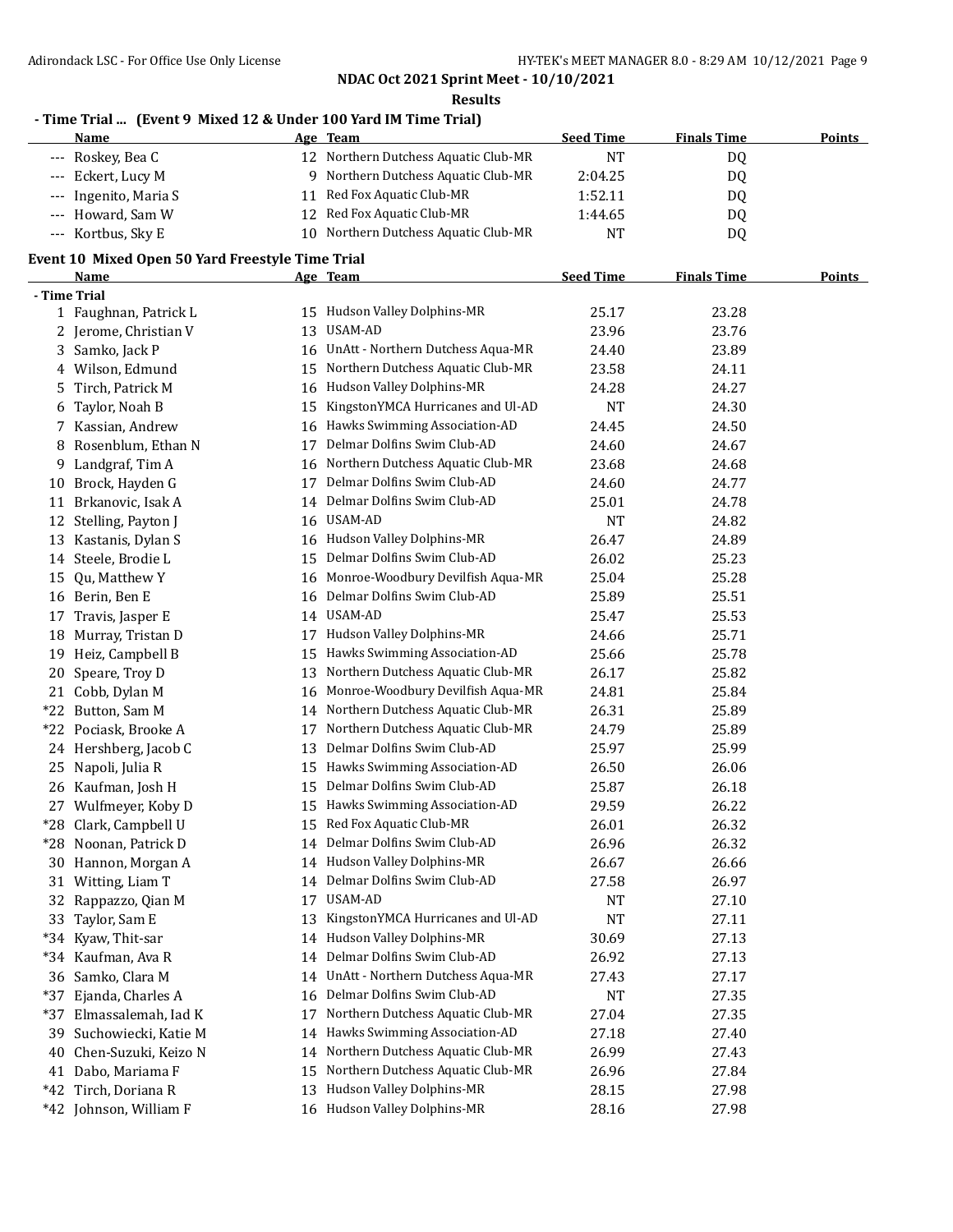**Results**

#### **- Time Trial ... (Event 10 Mixed Open 50 Yard Freestyle Time Trial)**

| Name                    |                  |                                   | <b>Seed Time</b>                                                                                                                                                                                                                                                                                                     | <b>Finals Time</b> | <b>Points</b> |
|-------------------------|------------------|-----------------------------------|----------------------------------------------------------------------------------------------------------------------------------------------------------------------------------------------------------------------------------------------------------------------------------------------------------------------|--------------------|---------------|
| 44 Dovgan, Anna T       |                  |                                   | 28.07                                                                                                                                                                                                                                                                                                                | 28.02              |               |
| 45 Orcutt, Andrew T     |                  |                                   | 27.73                                                                                                                                                                                                                                                                                                                | 28.10              |               |
| Pizzarello, Maya L      | 13               |                                   | 28.35                                                                                                                                                                                                                                                                                                                | 28.18              |               |
| Skerritt, Katie C       |                  |                                   | 27.82                                                                                                                                                                                                                                                                                                                | 28.32              |               |
| Horgan, Rosemary E      |                  |                                   | 27.26                                                                                                                                                                                                                                                                                                                | 28.34              |               |
| Sullivan, Conor W       | 13               | KingstonYMCA Hurricanes and Ul-AD | 29.30                                                                                                                                                                                                                                                                                                                | 28.41              |               |
| Cimorelli, Kate A       |                  | Northern Dutchess Aquatic Club-MR | 28.25                                                                                                                                                                                                                                                                                                                | 28.58              |               |
| Button, Molly I         |                  |                                   | 28.76                                                                                                                                                                                                                                                                                                                | 28.92              |               |
| Lloyd, Nina             | 15               |                                   | 28.16                                                                                                                                                                                                                                                                                                                | 29.06              |               |
| Lazar, Emmy P           | 15               | Monroe-Woodbury Devilfish Aqua-MR | 28.31                                                                                                                                                                                                                                                                                                                | 29.10              |               |
| Casucci, Kira E         | 13               | Hudson Valley Dolphins-MR         | 28.92                                                                                                                                                                                                                                                                                                                | 29.11              |               |
| Nemeth, Ava E           | 15               | Hudson Valley Dolphins-MR         | 29.06                                                                                                                                                                                                                                                                                                                | 29.30              |               |
| 56 Napoli, Nick J       | 13               | Hawks Swimming Association-AD     | 29.66                                                                                                                                                                                                                                                                                                                | 29.68              |               |
| 57 Pociask, Joseph V    | 13               | Northern Dutchess Aquatic Club-MR | 31.18                                                                                                                                                                                                                                                                                                                | 29.94              |               |
| *58 Wilson, Emma        | 14               | Northern Dutchess Aquatic Club-MR | 29.19                                                                                                                                                                                                                                                                                                                | 29.97              |               |
| Baker, Aidan R          | 13               | KingstonYMCA Hurricanes and Ul-AD | 30.81                                                                                                                                                                                                                                                                                                                | 29.97              |               |
| Eckert, Ray H           | 13               | Northern Dutchess Aquatic Club-MR | 31.93                                                                                                                                                                                                                                                                                                                | 30.04              |               |
| 61 Russell, Lauretta R  | 17               | Northern Dutchess Aquatic Club-MR | 32.16                                                                                                                                                                                                                                                                                                                | 30.12              |               |
| Schramm, Grace E        | 13               | Northern Dutchess Aquatic Club-MR | 30.35                                                                                                                                                                                                                                                                                                                | 30.31              |               |
| Rakow, Camdyn R         | 17               | Northern Dutchess Aquatic Club-MR | 29.01                                                                                                                                                                                                                                                                                                                | 30.38              |               |
|                         | 13               | Hawks Swimming Association-AD     | 29.69                                                                                                                                                                                                                                                                                                                | 31.00              |               |
| Sambrook, Brenna M      | 17               | USAM-AD                           | <b>NT</b>                                                                                                                                                                                                                                                                                                            | 31.12              |               |
| Shaw, Skylar A          | 14               | Monroe-Woodbury Devilfish Aqua-MR | 32.92                                                                                                                                                                                                                                                                                                                | 31.99              |               |
| Doscher, Vienne A<br>67 | 12               | Monroe-Woodbury Devilfish Aqua-MR | 36.76                                                                                                                                                                                                                                                                                                                | 32.32              |               |
| McCluskey, Jayden K     | 15               | Northern Dutchess Aquatic Club-MR | 30.56                                                                                                                                                                                                                                                                                                                | 32.48              |               |
| Meek, Stella G          | 15               | Northern Dutchess Aquatic Club-MR | 35.89                                                                                                                                                                                                                                                                                                                | 34.22              |               |
| Seidler, Ana C          | 13               | Northern Dutchess Aquatic Club-MR | 36.49                                                                                                                                                                                                                                                                                                                | 34.64              |               |
| Turner, Pearl T         | 13               | Northern Dutchess Aquatic Club-MR | 38.72                                                                                                                                                                                                                                                                                                                | 35.18              |               |
| Menezes, Kyle C         | 13               | Hawks Swimming Association-AD     | 40.25                                                                                                                                                                                                                                                                                                                | 35.61              |               |
| Roberts, Henry S        | 13               | Northern Dutchess Aquatic Club-MR | <b>NT</b>                                                                                                                                                                                                                                                                                                            | 36.83              |               |
| 74 Shaw, Jaden K        | 12               | Monroe-Woodbury Devilfish Aqua-MR | 36.84                                                                                                                                                                                                                                                                                                                | 37.38              |               |
| 75 Trumbore, Mia        | 13               | KingstonYMCA Hurricanes and Ul-AD | 40.87                                                                                                                                                                                                                                                                                                                | 40.01              |               |
| 76 Cruz, Sophia N       | 11               | Monroe-Woodbury Devilfish Aqua-MR | 39.96                                                                                                                                                                                                                                                                                                                | 40.52              |               |
| 77 Rittger, Lexi E      | 13               | Monroe-Woodbury Devilfish Aqua-MR | 45.99                                                                                                                                                                                                                                                                                                                | 41.83              |               |
| 78 Welch, Prestin R     | 13               | Northern Dutchess Aquatic Club-MR | <b>NT</b>                                                                                                                                                                                                                                                                                                            | 43.95              |               |
| Donepudi, Gautam        |                  |                                   | 41.26                                                                                                                                                                                                                                                                                                                | 46.67              |               |
| Milza, Zoe E            |                  |                                   | 52.86                                                                                                                                                                                                                                                                                                                | 46.84              |               |
|                         | 64 Lang, Grace S |                                   | Age Team<br>14 Monroe-Woodbury Devilfish Aqua-MR<br>14 USAM-AD<br>Hawks Swimming Association-AD<br>13 Hudson Valley Dolphins-MR<br>15 Hudson Valley Dolphins-MR<br>14<br>14 Northern Dutchess Aquatic Club-MR<br>Hudson Valley Dolphins-MR<br>14 Delmar Dolfins Swim Club-AD<br>10 Monroe-Woodbury Devilfish Aqua-MR |                    |               |

## **Event 11 Mixed Open 100 Yard Freestyle Time Trial**

|              | Name                  |    | Age Team                             | <b>Seed Time</b> | <b>Finals Time</b> | <b>Points</b> |
|--------------|-----------------------|----|--------------------------------------|------------------|--------------------|---------------|
| - Time Trial |                       |    |                                      |                  |                    |               |
|              | 1 Taylor, Noah B      | 15 | KingstonYMCA Hurricanes and Ul-AD    | 51.12            | 52.58              |               |
|              | 2 Tirch, Patrick M    |    | 16 Hudson Valley Dolphins-MR         | 51.91            | 52.93              |               |
|              | 3 Faughnan, Patrick L |    | 15 Hudson Valley Dolphins-MR         | 55.15            | 53.05              |               |
|              | 4 Samko, Jack P       |    | 16 UnAtt - Northern Dutchess Agua-MR | 54.60            | 54.03              |               |
|              | 5 Rosenblum, Ethan N  | 17 | Delmar Dolfins Swim Club-AD          | 54.82            | 54.57              |               |
|              | 6 Brkanovic, Isak A   |    | 14 Delmar Dolfins Swim Club-AD       | 55.74            | 54.78              |               |
|              | 7 Stelling, Payton J  |    | 16 USAM-AD                           | NT               | 55.64              |               |
|              | 8 Kastanis, Dylan S   |    | 16 Hudson Valley Dolphins-MR         | 59.61            | 55.69              |               |
|              | 9 Berin, Ben E        |    | 16 Delmar Dolfins Swim Club-AD       | 55.43            | 55.74              |               |
|              | 10 Moore, James P     |    | 15 Delmar Dolfins Swim Club-AD       | 56.27            | 56.08              |               |
| 11           | Daniels, Owen D       |    | 14 Northern Dutchess Aquatic Club-MR | 55.61            | 56.14              |               |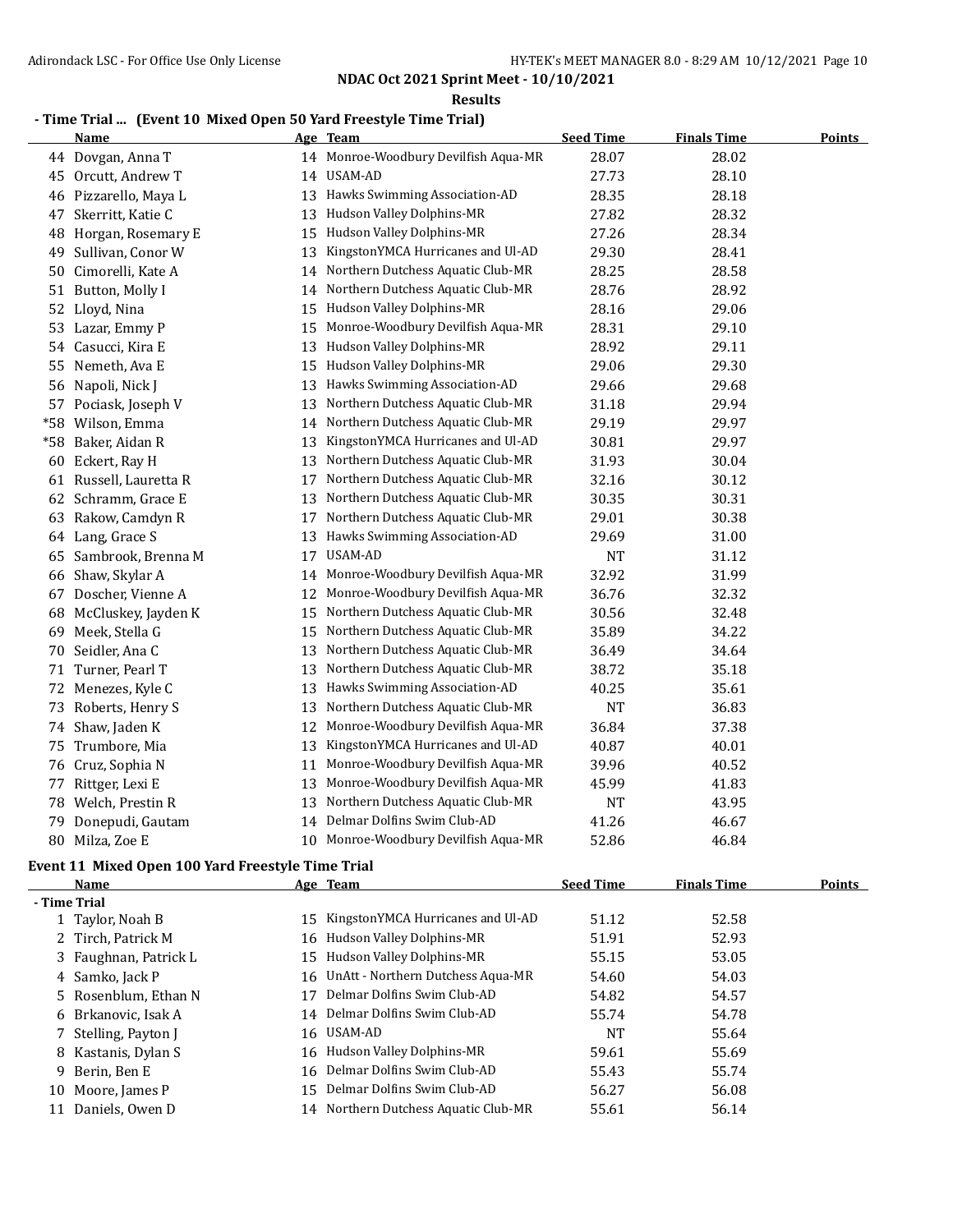**Results**

## **- Time Trial ... (Event 11 Mixed Open 100 Yard Freestyle Time Trial)**

|    | <b>Name</b>            |    | Age Team                          | <b>Seed Time</b> | <b>Finals Time</b> | <b>Points</b> |
|----|------------------------|----|-----------------------------------|------------------|--------------------|---------------|
|    | *12 Steele, Brodie L   |    | 15 Delmar Dolfins Swim Club-AD    | 58.21            | 56.17              |               |
|    | *12 Travis, Jasper E   |    | 14 USAM-AD                        | 57.62            | 56.17              |               |
|    | 14 Baxter, Ayden C     | 15 | Monroe-Woodbury Devilfish Aqua-MR | 58.10            | 56.36              |               |
| 15 | Murray, Tristan D      | 17 | Hudson Valley Dolphins-MR         | 54.28            | 56.93              |               |
|    | 16 Kaufman, Josh H     | 15 | Delmar Dolfins Swim Club-AD       | 56.18            | 57.09              |               |
| 17 | Izzard, Ewan C         | 13 | Delmar Dolfins Swim Club-AD       | 58.23            | 57.34              |               |
| 18 | Button, Sam M          | 14 | Northern Dutchess Aquatic Club-MR | 58.30            | 57.37              |               |
| 19 | Noonan, Patrick D      | 14 | Delmar Dolfins Swim Club-AD       | 59.35            | 57.44              |               |
| 20 | Speare, Troy D         | 13 | Northern Dutchess Aquatic Club-MR | 58.82            | 57.47              |               |
|    | 21 Hannon, Morgan A    | 14 | Hudson Valley Dolphins-MR         | 57.66            | 57.71              |               |
| 22 | Insdorf, Joshua C      | 13 | Monroe-Woodbury Devilfish Aqua-MR | 58.38            | 57.75              |               |
| 23 | Taylor, Sam E          | 13 | KingstonYMCA Hurricanes and Ul-AD | 58.49            | 58.76              |               |
|    | 24 Kaufman, Ava R      | 14 | Delmar Dolfins Swim Club-AD       | 58.55            | 59.80              |               |
| 25 | Witting, Liam T        | 14 | Delmar Dolfins Swim Club-AD       | 1:01.01          | 59.83              |               |
| 26 | Samko, Clara M         | 14 | UnAtt - Northern Dutchess Aqua-MR | 59.82            | 59.89              |               |
| 27 | Chen-Suzuki, Keizo N   | 14 | Northern Dutchess Aquatic Club-MR | 1:01.05          | 1:00.11            |               |
| 28 | Burkhardt, Keegan J    | 14 | KingstonYMCA Hurricanes and Ul-AD | 59.09            | 1:00.17            |               |
| 29 | Qu, Ellie C            | 14 | Monroe-Woodbury Devilfish Aqua-MR | 1:02.33          | 1:00.78            |               |
| 30 | Orcutt, Andrew T       | 14 | USAM-AD                           | 58.65            | 1:00.90            |               |
|    | 31 Pizzarello, Maya L  | 13 | Hawks Swimming Association-AD     | 1:02.46          | 1:01.87            |               |
| 32 | Elmassalemah, Iad K    | 17 | Northern Dutchess Aquatic Club-MR | 58.23            | 1:01.98            |               |
| 33 | Dabo, Mariama F        | 15 | Northern Dutchess Aquatic Club-MR | 59.41            | 1:02.18            |               |
|    | 34 Jenkins, Shae K     | 17 | Northern Dutchess Aquatic Club-MR | 58.17            | 1:02.23            |               |
| 35 | Ejanda, Charles A      | 16 | Delmar Dolfins Swim Club-AD       | <b>NT</b>        | 1:02.93            |               |
| 36 | Greiner, Katie E       | 15 | Monroe-Woodbury Devilfish Aqua-MR | 1:03.22          | 1:03.21            |               |
| 37 | Seldin, Emily          | 15 | Northern Dutchess Aquatic Club-MR | 1:03.92          | 1:03.49            |               |
| 38 | Skerritt, Katie C      | 13 | Hudson Valley Dolphins-MR         | 1:06.54          | 1:03.57            |               |
| 39 | Button, Molly I        | 14 | Northern Dutchess Aquatic Club-MR | 1:04.08          | 1:03.61            |               |
| 40 | Sullivan, Conor W      | 13 | KingstonYMCA Hurricanes and Ul-AD | 1:03.99          | 1:03.68            |               |
| 41 | Cimorelli, Kate A      | 14 | Northern Dutchess Aquatic Club-MR | 1:02.72          | 1:04.41            |               |
| 42 | Johnson, William F     | 16 | Hudson Valley Dolphins-MR         | 1:04.77          | 1:04.87            |               |
| 43 | Hewitt, Allison C      | 15 | Northern Dutchess Aquatic Club-MR | 1:05.18          | 1:05.28            |               |
| 44 | Pociask, Joseph V      | 13 | Northern Dutchess Aquatic Club-MR | 1:11.41          | 1:05.74            |               |
| 45 | Baker, Aidan R         | 13 | KingstonYMCA Hurricanes and Ul-AD | 1:10.02          | 1:07.27            |               |
|    | 46 Eckert, Ray H       | 13 | Northern Dutchess Aquatic Club-MR | 1:12.72          | 1:07.77            |               |
| 47 | Schramm, Grace E       | 13 | Northern Dutchess Aquatic Club-MR | 1:08.43          | 1:08.31            |               |
|    | 48 Russell, Lauretta R | 17 | Northern Dutchess Aquatic Club-MR | 1:13.68          | 1:08.46            |               |
| 49 | Sambrook, Brenna M     | 17 | USAM-AD                           | NT               | 1:09.78            |               |
|    | 50 Vondra, Sarah E     | 14 | Hawks Swimming Association-AD     | 1:17.30          | 1:09.89            |               |
|    | 51 Felker, Chris D     | 12 | Monroe-Woodbury Devilfish Aqua-MR | 1:20.71          | 1:15.00            |               |
|    | 52 Seidler, Ana C      | 13 | Northern Dutchess Aquatic Club-MR | 1:23.87          | 1:17.73            |               |
| 53 | Roberts, Henry S       | 13 | Northern Dutchess Aquatic Club-MR | <b>NT</b>        | 1:21.14            |               |
| 54 | Zeman, Sophia E        | 14 | Hudson Valley Dolphins-MR         | 1:24.18          | 1:22.47            |               |
| 55 | Meek, Stella G         | 15 | Northern Dutchess Aquatic Club-MR | NT               | 1:23.60            |               |
| 56 | Turner, Pearl T        | 13 | Northern Dutchess Aquatic Club-MR | <b>NT</b>        | 1:24.32            |               |
| 57 | Trumbore, Mia          | 13 | KingstonYMCA Hurricanes and Ul-AD | 1:34.57          | 1:29.58            |               |
| 58 | Welch, Prestin R       | 13 | Northern Dutchess Aquatic Club-MR | NT               | 1:43.71            |               |
| 59 | Milza, Zoe E           | 10 | Monroe-Woodbury Devilfish Aqua-MR | 2:00.32          | 1:47.98            |               |
| 60 | Donepudi, Gautam       |    | 14 Delmar Dolfins Swim Club-AD    | 1:40.66          | 1:48.46            |               |
|    |                        |    |                                   |                  |                    |               |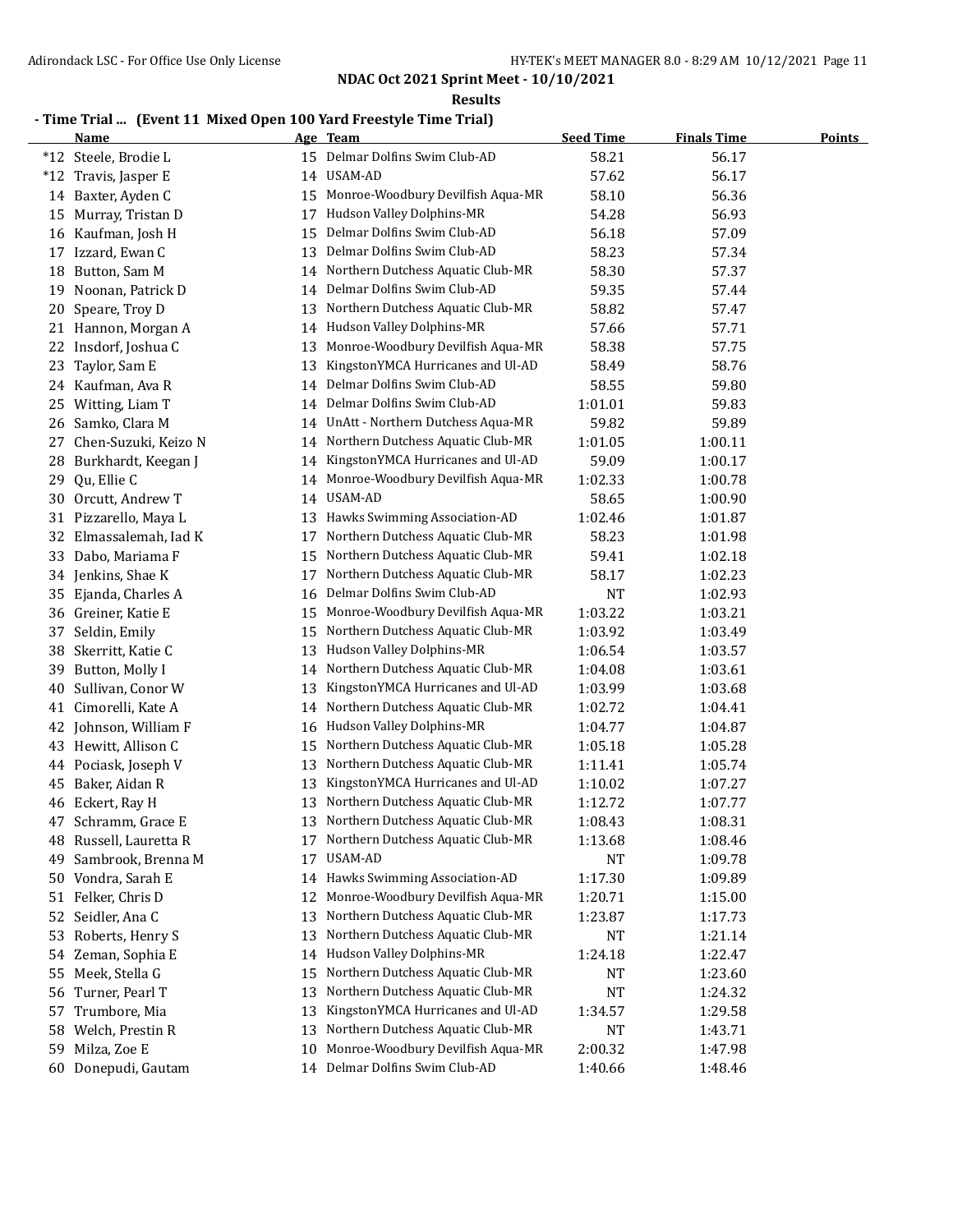**Results**

## **Event 12 Mixed Open 100 Yard Backstroke Time Trial**

|     | <b>Name</b>           |    | Age Team                                                         | <b>Seed Time</b> | <b>Finals Time</b> | <b>Points</b> |
|-----|-----------------------|----|------------------------------------------------------------------|------------------|--------------------|---------------|
|     | - Time Trial          |    |                                                                  |                  |                    |               |
|     | 1 Horgan, Edward L    |    | 17 Hudson Valley Dolphins-MR                                     | 56.69            | 56.08              |               |
|     | 2 Wilson, Edmund      | 15 | Northern Dutchess Aquatic Club-MR                                | 57.81            | 59.56              |               |
| 3   | Faughnan, Patrick L   | 15 | Hudson Valley Dolphins-MR                                        | 1:03.45          | 1:00.54            |               |
|     | 4 Rosenblum, Ethan N  | 17 | Delmar Dolfins Swim Club-AD                                      | 58.34            | 1:01.34            |               |
| 5   | Hershberg, Jacob C    | 13 | Delmar Dolfins Swim Club-AD                                      | 1:02.00          | 1:01.53            |               |
| 6   | Jerome, Christian V   | 13 | USAM-AD                                                          | 1:02.56          | 1:01.80            |               |
|     | 7 Izzard, Ewan C      | 13 | Delmar Dolfins Swim Club-AD                                      | 1:02.52          | 1:01.87            |               |
| 8   | Moore, James P        | 15 | Delmar Dolfins Swim Club-AD                                      | 1:02.52          | 1:01.88            |               |
| 9   | Brock, Hayden G       | 17 | Delmar Dolfins Swim Club-AD                                      | 59.08            | 1:02.53            |               |
| 10  | Daniels, Owen D       | 14 | Northern Dutchess Aquatic Club-MR                                | 1:02.06          | 1:02.59            |               |
| 11  | Cobb, Dylan M         | 16 | Monroe-Woodbury Devilfish Aqua-MR                                | 59.45            | 1:02.73            |               |
|     | 12 Landgraf, Tim A    | 16 | Northern Dutchess Aquatic Club-MR                                | 1:00.10          | 1:03.60            |               |
|     | 13 Pociask, Brooke A  | 17 | Northern Dutchess Aquatic Club-MR                                | 1:01.79          | 1:05.08            |               |
|     | 14 Insdorf, Joshua C  | 13 | Monroe-Woodbury Devilfish Aqua-MR                                | 1:06.15          | 1:06.14            |               |
|     | 15 Kaufman, Josh H    | 15 | Delmar Dolfins Swim Club-AD                                      | 1:03.92          | 1:07.13            |               |
| 16  | Steele, Brodie L      | 15 | Delmar Dolfins Swim Club-AD                                      | 1:10.79          | 1:07.55            |               |
| 17  | Tirch, Doriana R      | 13 | Hudson Valley Dolphins-MR                                        | 1:09.71          | 1:08.47            |               |
| 18  | Speare, Troy D        | 13 | Northern Dutchess Aquatic Club-MR                                | 1:14.93          | 1:10.08            |               |
| 19  | Orcutt, Andrew T      | 14 | USAM-AD                                                          | 1:15.88          | 1:10.72            |               |
| 20  | Stelling, Payton J    | 16 | USAM-AD                                                          | <b>NT</b>        | 1:10.84            |               |
| 21  | Burkhardt, Keegan J   | 14 | KingstonYMCA Hurricanes and Ul-AD                                | 1:08.18          | 1:11.05            |               |
| 22  | Murray, Tristan D     | 17 | Hudson Valley Dolphins-MR                                        | 1:08.26          | 1:11.32            |               |
| 23  | Travis, Jasper E      | 14 | USAM-AD                                                          | <b>NT</b>        | 1:11.60            |               |
| 24  | Lazar, Emmy P         | 15 | Monroe-Woodbury Devilfish Aqua-MR                                | 1:09.97          | 1:11.67            |               |
| 25  | Rakow, Camdyn R       | 17 | Northern Dutchess Aquatic Club-MR                                | 1:09.20          | 1:13.49            |               |
| 26  | Wilson, Emma          | 14 | Northern Dutchess Aquatic Club-MR                                | 1:10.23          | 1:14.13            |               |
| 27  | Dovgan, Anna T        | 14 | Monroe-Woodbury Devilfish Aqua-MR                                | 1:15.14          | 1:14.82            |               |
| 28  | Seldin, Emily         | 15 | Northern Dutchess Aquatic Club-MR                                | 1:13.28          | 1:14.89            |               |
| 29  | Johnson, William F    | 16 | Hudson Valley Dolphins-MR                                        | 1:10.85          | 1:15.03            |               |
|     | 30 Greiner, Katie E   | 15 | Monroe-Woodbury Devilfish Aqua-MR                                | 1:14.59          | 1:15.10            |               |
|     | 31 Casucci, Kira E    | 13 | Hudson Valley Dolphins-MR                                        | 1:12.52          | 1:15.33            |               |
| 32  | Kyaw, Thit-sar        |    | 14 Hudson Valley Dolphins-MR                                     | 1:28.22          | 1:16.27            |               |
|     | 33 Hewitt, Allison C  | 15 | Northern Dutchess Aquatic Club-MR                                | 1:16.62          | 1:17.08            |               |
|     | 34 Croutch, Tyler D   | 11 | Monroe-Woodbury Devilfish Aqua-MR                                | 1:21.50          | 1:17.66            |               |
|     | 35 Lang, Grace S      |    | 13 Hawks Swimming Association-AD                                 | 1:17.44          | 1:19.64            |               |
|     | 36 Byrnes, Will D     | 13 | Delmar Dolfins Swim Club-AD                                      | 1:21.00          | 1:20.30            |               |
|     | 37 Sambrook, Brenna M | 17 | USAM-AD                                                          | NT               | 1:20.32            |               |
| 38  | Vondra, Sarah E       | 14 | Hawks Swimming Association-AD                                    | 1:29.54          | 1:22.77            |               |
| 39  | Doscher, Vienne A     | 12 | Monroe-Woodbury Devilfish Aqua-MR                                | 1:34.86          | 1:23.97            |               |
| 40  | Shaw, Skylar A        | 14 | Monroe-Woodbury Devilfish Aqua-MR                                | 1:25.66          | 1:26.34            |               |
| 41  | Seidler, Ana C        | 13 | Northern Dutchess Aquatic Club-MR                                | 1:30.79          | 1:26.47            |               |
|     | Menezes, Kyle C       | 13 | Hawks Swimming Association-AD                                    |                  |                    |               |
| 42  | Felker, Chris D       |    | Monroe-Woodbury Devilfish Aqua-MR                                | 1:42.18          | 1:26.71            |               |
| 43  | Shaw, Jaden K         | 12 | Monroe-Woodbury Devilfish Aqua-MR                                | 1:33.97          | 1:30.72            |               |
| 44  |                       | 12 |                                                                  | 1:33.15          | 1:34.39            |               |
| 45  | Cruz, Sophia N        | 11 | Monroe-Woodbury Devilfish Aqua-MR<br>Delmar Dolfins Swim Club-AD | 1:45.93          | 1:44.62            |               |
| 46  | Donepudi, Gautam      | 14 |                                                                  | NT               | 2:10.22            |               |
| 47  | Welch, Prestin R      | 13 | Northern Dutchess Aquatic Club-MR                                | <b>NT</b>        | 2:16.74            |               |
| --- | Rittger, Lexi E       | 13 | Monroe-Woodbury Devilfish Aqua-MR                                | 1:50.99          | DQ                 |               |
| --- | Turner, Pearl T       | 13 | Northern Dutchess Aquatic Club-MR                                | 2:16.53          | DQ                 |               |
| --- | Trumbore, Mia         | 13 | KingstonYMCA Hurricanes and Ul-AD                                | 2:00.12          | DQ                 |               |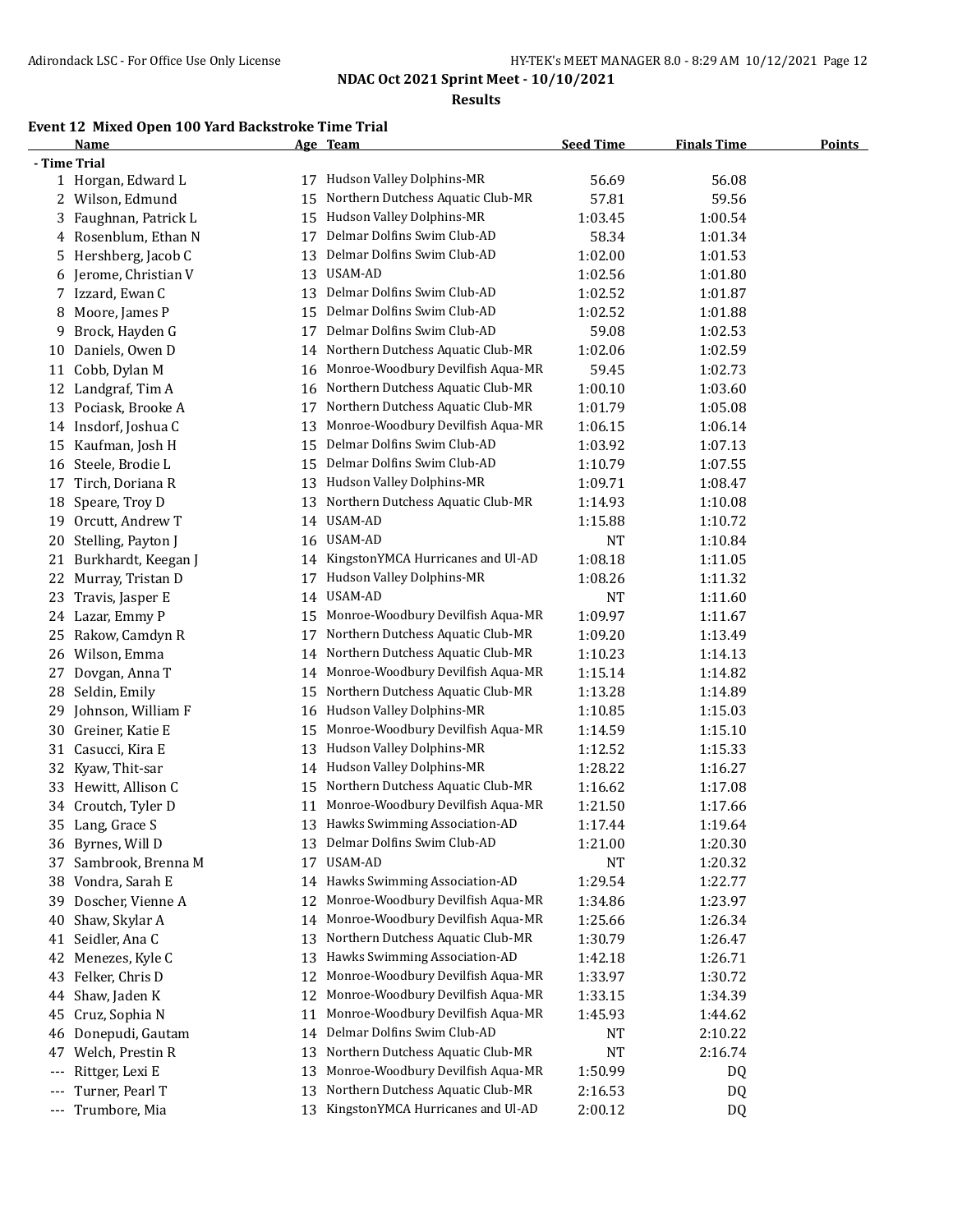**Results**

## **Event 13 Mixed Open 100 Yard Breaststroke Time Trial**

|    | <b>Name</b>             |    | Age Team                             | <b>Seed Time</b> | <b>Finals Time</b> | <b>Points</b> |
|----|-------------------------|----|--------------------------------------|------------------|--------------------|---------------|
|    | - Time Trial            |    |                                      |                  |                    |               |
|    | 1 Kassian, Andrew       |    | 16 Hawks Swimming Association-AD     | 1:21.14          | 1:09.40            |               |
|    | 2 Kastanis, Dylan S     |    | 16 Hudson Valley Dolphins-MR         | 1:12.42          | 1:09.50            |               |
| 3  | Brkanovic, Isak A       | 14 | Delmar Dolfins Swim Club-AD          | 1:18.24          | 1:10.69            |               |
|    | 4 Baxter, Ayden C       | 15 | Monroe-Woodbury Devilfish Aqua-MR    | 1:14.38          | 1:11.12            |               |
| 5. | Wulfmeyer, Koby D       | 15 | Hawks Swimming Association-AD        | 1:15.00          | 1:12.25            |               |
|    | 6 Heiz, Campbell B      | 15 | Hawks Swimming Association-AD        | 1:09.82          | 1:13.23            |               |
| 7. | Berin, Ben E            | 16 | Delmar Dolfins Swim Club-AD          | 1:09.56          | 1:13.34            |               |
| 8  | Stelling, Payton J      | 16 | USAM-AD                              | <b>NT</b>        | 1:13.45            |               |
| 9  | Daniels, Owen D         | 14 | Northern Dutchess Aquatic Club-MR    | 1:12.91          | 1:13.47            |               |
|    | 10 Izzard, Ewan C       | 13 | Delmar Dolfins Swim Club-AD          | 1:13.39          | 1:14.07            |               |
| 11 | Qu, Matthew Y           | 16 | Monroe-Woodbury Devilfish Aqua-MR    | 1:09.86          | 1:14.19            |               |
| 12 | Clark, Campbell U       | 15 | Red Fox Aquatic Club-MR              | 1:09.71          | 1:14.48            |               |
| 13 | Qu, Ellie C             | 14 | Monroe-Woodbury Devilfish Aqua-MR    | 1:15.77          | 1:15.98            |               |
|    | 14 Button, Sam M        | 14 | Northern Dutchess Aquatic Club-MR    | 1:13.31          | 1:16.27            |               |
|    | 15 Jenkins, Shae K      | 17 | Northern Dutchess Aquatic Club-MR    | 1:16.49          | 1:17.72            |               |
|    | 16 Chen-Suzuki, Keizo N | 14 | Northern Dutchess Aquatic Club-MR    | 1:18.76          | 1:19.09            |               |
|    | 17 Horgan, Rosemary E   | 15 | Hudson Valley Dolphins-MR            | 1:13.15          | 1:19.44            |               |
| 18 | Dabo, Mariama F         | 15 | Northern Dutchess Aquatic Club-MR    | 1:19.45          | 1:19.61            |               |
| 19 | Samko, Clara M          | 14 | UnAtt - Northern Dutchess Aqua-MR    | 1:21.19          | 1:20.46            |               |
| 20 | Greiner, Katie E        | 15 | Monroe-Woodbury Devilfish Aqua-MR    | 1:17.22          | 1:20.56            |               |
| 21 | Napoli, Nick J          | 13 | Hawks Swimming Association-AD        | 1:30.96          | 1:21.89            |               |
| 22 | Rappazzo, Qian M        | 17 | USAM-AD                              | <b>NT</b>        | 1:22.65            |               |
| 23 | Noonan, Patrick D       | 14 | Delmar Dolfins Swim Club-AD          | 1:26.63          | 1:23.89            |               |
|    | 24 Nemeth, Ava E        | 15 | Hudson Valley Dolphins-MR            | 1:22.18          | 1:24.36            |               |
|    | Russell, Lauretta R     |    | Northern Dutchess Aquatic Club-MR    | 1:26.25          |                    |               |
| 25 |                         | 17 | Hudson Valley Dolphins-MR            |                  | 1:24.37            |               |
| 26 | Lloyd, Nina             | 15 | Monroe-Woodbury Devilfish Aqua-MR    | 1:20.88          | 1:24.86            |               |
|    | 27 Lazar, Emmy P        | 15 | Delmar Dolfins Swim Club-AD          | 1:22.04          | 1:27.34            |               |
| 28 | Ejanda, Charles A       | 16 |                                      | <b>NT</b>        | 1:27.65            |               |
|    | 29 Pizzarello, Maya L   | 13 | Hawks Swimming Association-AD        | 1:26.71          | 1:28.37            |               |
| 30 | Button, Molly I         |    | 14 Northern Dutchess Aquatic Club-MR | 1:24.53          | 1:28.48            |               |
| 31 | Schramm, Grace E        | 13 | Northern Dutchess Aquatic Club-MR    | 1:33.14          | 1:28.59            |               |
| 32 | Dovgan, Anna T          | 14 | Monroe-Woodbury Devilfish Aqua-MR    | 1:27.95          | 1:29.88            |               |
| 33 | Byrnes, Will D          | 13 | Delmar Dolfins Swim Club-AD          | <b>NT</b>        | 1:29.97            |               |
|    | 34 Sullivan, Conor W    | 13 | KingstonYMCA Hurricanes and Ul-AD    | 1:33.69          | 1:30.21            |               |
|    | 35 Croutch, Tyler D     | 11 | Monroe-Woodbury Devilfish Aqua-MR    | 1:32.41          | 1:30.52            |               |
|    | 36 Menezes, Kyle C      | 13 | Hawks Swimming Association-AD        | 1:48.47          | 1:31.29            |               |
|    | 37 Baker, Aidan R       | 13 | KingstonYMCA Hurricanes and Ul-AD    | 1:32.07          | 1:31.60            |               |
| 38 | McCluskey, Jayden K     | 15 | Northern Dutchess Aquatic Club-MR    | 1:22.62          | 1:32.30            |               |
| 39 | Vondra, Sarah E         | 14 | Hawks Swimming Association-AD        | 1:41.91          | 1:32.73            |               |
| 40 | Shaw, Skylar A          | 14 | Monroe-Woodbury Devilfish Aqua-MR    | 1:29.97          | 1:35.75            |               |
| 41 | Pociask, Joseph V       | 13 | Northern Dutchess Aquatic Club-MR    | 1:40.52          | 1:36.47            |               |
| 42 | Eckert, Ray H           | 13 | Northern Dutchess Aquatic Club-MR    | NT               | 1:38.31            |               |
| 43 | Meek, Stella G          | 15 | Northern Dutchess Aquatic Club-MR    | 1:47.06          | 1:42.15            |               |
| 44 | Roberts, Henry S        | 13 | Northern Dutchess Aquatic Club-MR    | <b>NT</b>        | 1:47.15            |               |
| 45 | Doscher, Vienne A       | 12 | Monroe-Woodbury Devilfish Aqua-MR    | 2:10.99          | 1:47.31            |               |
| 46 | Shaw, Jaden K           | 12 | Monroe-Woodbury Devilfish Aqua-MR    | 1:46.05          | 1:47.79            |               |
| 47 | Felker, Chris D         | 12 | Monroe-Woodbury Devilfish Aqua-MR    | 1:53.18          | 1:52.16            |               |
| 48 | Zeman, Sophia E         | 14 | Hudson Valley Dolphins-MR            | 1:47.30          | 1:55.88            |               |
| 49 | Turner, Pearl T         | 13 | Northern Dutchess Aquatic Club-MR    | NT               | 1:58.59            |               |
|    | 50 Rittger, Lexi E      | 13 | Monroe-Woodbury Devilfish Aqua-MR    | 2:10.99          | 2:05.90            |               |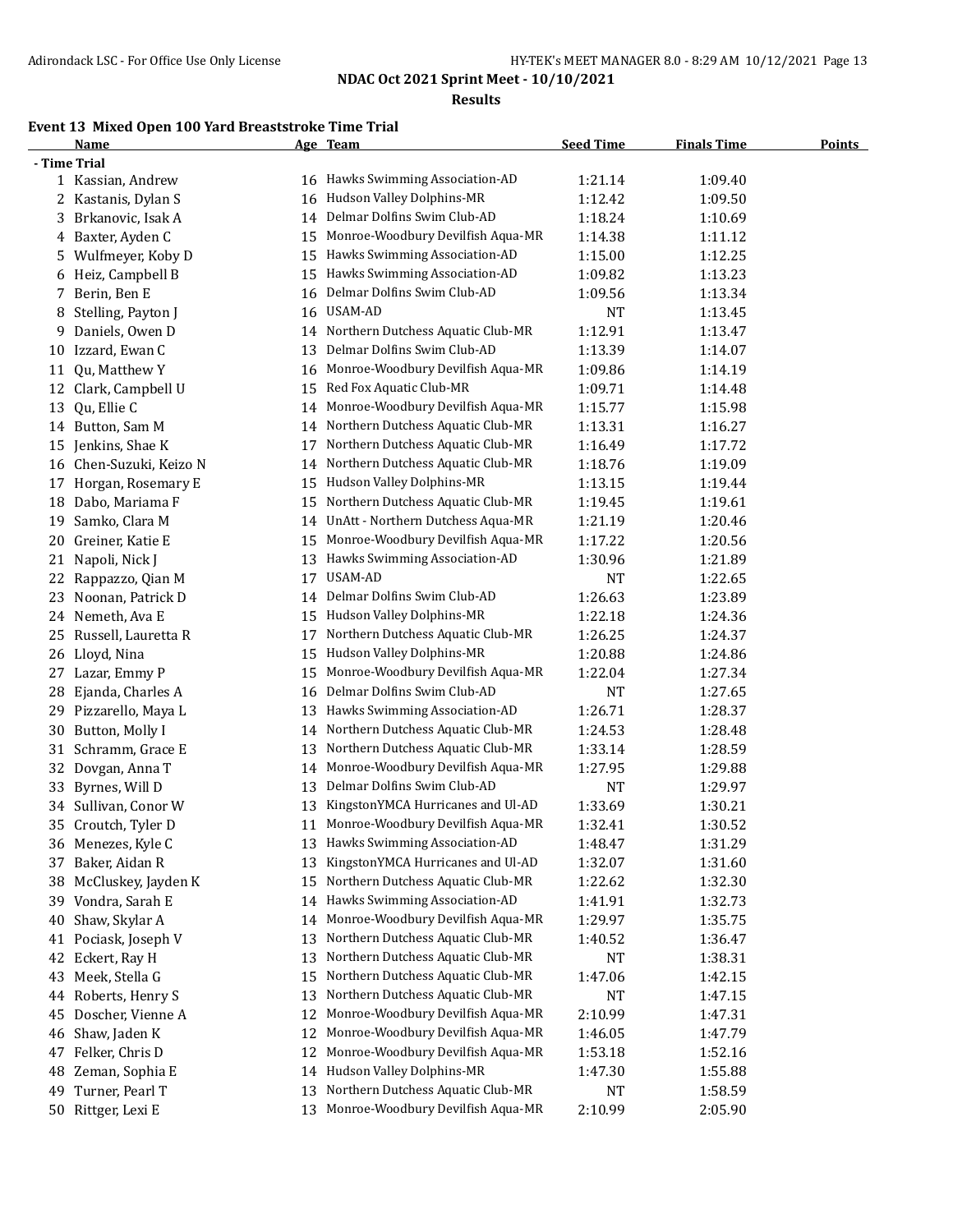**Results**

## **- Time Trial ... (Event 13 Mixed Open 100 Yard Breaststroke Time Trial)**

|    | <b>Name</b>                                       |    | Age Team                             | <b>Seed Time</b> | <b>Finals Time</b> | <b>Points</b> |
|----|---------------------------------------------------|----|--------------------------------------|------------------|--------------------|---------------|
|    | 51 Cruz, Sophia N                                 |    | 11 Monroe-Woodbury Devilfish Aqua-MR | <b>NT</b>        | 2:23.28            |               |
|    | --- Seidler, Ana C                                |    | 13 Northern Dutchess Aquatic Club-MR | 2:00.71          | DQ                 |               |
|    | --- Milza, Zoe E                                  |    | 10 Monroe-Woodbury Devilfish Aqua-MR | 2:43.40          | DQ                 |               |
|    | Event 14 Mixed Open 100 Yard Butterfly Time Trial |    |                                      |                  |                    |               |
|    | <u>Name</u>                                       |    | Age Team                             | <b>Seed Time</b> | <b>Finals Time</b> | <b>Points</b> |
|    | - Time Trial                                      |    |                                      |                  |                    |               |
|    | 1 Jerome, Christian V                             |    | 13 USAM-AD                           | 56.00            | 55.23              |               |
|    | 2 Horgan, Edward L                                |    | 17 Hudson Valley Dolphins-MR         | 54.81            | 55.58              |               |
|    | 3 Tirch, Patrick M                                | 16 | Hudson Valley Dolphins-MR            | 56.08            | 58.97              |               |
|    | 4 Landgraf, Tim A                                 | 16 | Northern Dutchess Aquatic Club-MR    | 59.07            | 59.60              |               |
| *5 | Baxter, Ayden C                                   | 15 | Monroe-Woodbury Devilfish Aqua-MR    | 1:02.01          | 59.92              |               |
| *5 | Samko, Jack P                                     | 16 | UnAtt - Northern Dutchess Aqua-MR    | 58.05            | 59.92              |               |
|    | 7 Taylor, Noah B                                  | 15 | KingstonYMCA Hurricanes and Ul-AD    | 57.70            | 1:00.49            |               |
|    | 8 Brock, Hayden G                                 | 17 | Delmar Dolfins Swim Club-AD          | 58.83            | 1:00.55            |               |
|    | 9 Cobb, Dylan M                                   | 16 | Monroe-Woodbury Devilfish Aqua-MR    | 59.64            | 1:01.51            |               |
| 10 | Moore, James P                                    |    | 15 Delmar Dolfins Swim Club-AD       | 59.01            | 1:01.65            |               |
|    | 11 Rosenblum, Ethan N                             |    | 17 Delmar Dolfins Swim Club-AD       | 1:01.15          | 1:01.96            |               |
|    | 12 Insdorf, Joshua C                              | 13 | Monroe-Woodbury Devilfish Aqua-MR    | 1:02.13          | 1:02.19            |               |
|    | 13 Brkanovic, Isak A                              |    | 14 Delmar Dolfins Swim Club-AD       | 1:02.99          | 1:02.48            |               |
|    | 14 Clark, Campbell U                              | 15 | Red Fox Aquatic Club-MR              | 1:00.36          | 1:02.54            |               |
|    | 15 Faughnan, Patrick L                            | 15 | Hudson Valley Dolphins-MR            | 1:08.03          | 1:02.78            |               |
|    | 16 Hershberg, Jacob C                             | 13 | Delmar Dolfins Swim Club-AD          | 1:00.43          | 1:02.98            |               |
|    | 17 Speare, Troy D                                 | 13 | Northern Dutchess Aquatic Club-MR    | 1:06.08          | 1:04.34            |               |
|    | 18 Qu, Matthew Y                                  | 16 | Monroe-Woodbury Devilfish Aqua-MR    | 1:02.24          | 1:05.27            |               |
|    | 19 Elmassalemah, Iad K                            | 17 | Northern Dutchess Aquatic Club-MR    | 1:04.12          | 1:07.33            |               |
| 20 | Chen-Suzuki, Keizo N                              | 14 | Northern Dutchess Aquatic Club-MR    | 1:10.61          | 1:07.58            |               |
|    | 21 Kaufman, Ava R                                 | 14 | Delmar Dolfins Swim Club-AD          | 1:06.51          | 1:07.89            |               |
|    | 22 Heiz, Campbell B                               |    | 15 Hawks Swimming Association-AD     | 1:07.19          | 1:08.76            |               |
|    | 23 Skerritt, Katie C                              | 13 | Hudson Valley Dolphins-MR            | 1:25.17          | 1:09.62            |               |
|    | 24 Qu, Ellie C                                    | 14 | Monroe-Woodbury Devilfish Aqua-MR    | 1:11.00          | 1:10.28            |               |
|    | 25 Witting, Liam T                                | 14 | Delmar Dolfins Swim Club-AD          | 1:08.81          | 1:10.36            |               |
| 26 | Taylor, Sam E                                     | 13 | KingstonYMCA Hurricanes and Ul-AD    | 1:09.40          | 1:11.78            |               |
|    | 27 Rakow, Camdyn R                                | 17 | Northern Dutchess Aquatic Club-MR    | 1:15.36          | 1:17.47            |               |
|    | 28 Eckert, Ray H                                  | 13 | Northern Dutchess Aquatic Club-MR    | <b>NT</b>        | 1:17.97            |               |
|    | 29 Byrnes, Will D                                 | 13 | Delmar Dolfins Swim Club-AD          | 1:16.32          | 1:22.78            |               |
|    | 30 Croutch, Tyler D                               | 11 | Monroe-Woodbury Devilfish Aqua-MR    | 1:26.27          | 1:26.31            |               |
|    | 31 Donepudi, Gautam                               |    | 14 Delmar Dolfins Swim Club-AD       | <b>NT</b>        | 2:34.30            |               |
|    | Event 15 Mixed Open 200 Yard IM Time Trial        |    |                                      |                  |                    |               |

|     | <b>Name</b>           |     | Age Team                             | <b>Seed Time</b> | <b>Finals Time</b> | <b>Points</b> |
|-----|-----------------------|-----|--------------------------------------|------------------|--------------------|---------------|
|     | - Time Trial          |     |                                      |                  |                    |               |
|     | 1 Tirch, Patrick M    |     | 16 Hudson Valley Dolphins-MR         | 2:09.67          | 2:10.67            |               |
|     | 2 Jerome, Christian V | 13. | USAM-AD                              | 2:12.61          | 2:13.90            |               |
|     | 3 Wilson, Edmund      |     | 15 Northern Dutchess Aquatic Club-MR | 2:11.99          | 2:14.68            |               |
|     | 4 Cobb, Dylan M       |     | 16 Monroe-Woodbury Devilfish Aqua-MR | 2:10.46          | 2:15.13            |               |
|     | 5 Baxter, Ayden C     |     | 15 Monroe-Woodbury Devilfish Aqua-MR | 2:16.73          | 2:15.49            |               |
|     | 6 Izzard, Ewan C      |     | 13 Delmar Dolfins Swim Club-AD       | 2:16.34          | 2:17.29            |               |
|     | 7 Samko, Jack P       |     | 16 UnAtt - Northern Dutchess Aqua-MR | 2:21.04          | 2:17.71            |               |
|     | 8 Daniels, Owen D     |     | 14 Northern Dutchess Aquatic Club-MR | 2:12.80          | 2:18.26            |               |
|     | 9 Hershberg, Jacob C  | 13  | Delmar Dolfins Swim Club-AD          | 2:20.13          | 2:19.17            |               |
| 10- | Taylor, Noah B        |     | 15 KingstonYMCA Hurricanes and Ul-AD | 2:17.49          | 2:19.39            |               |